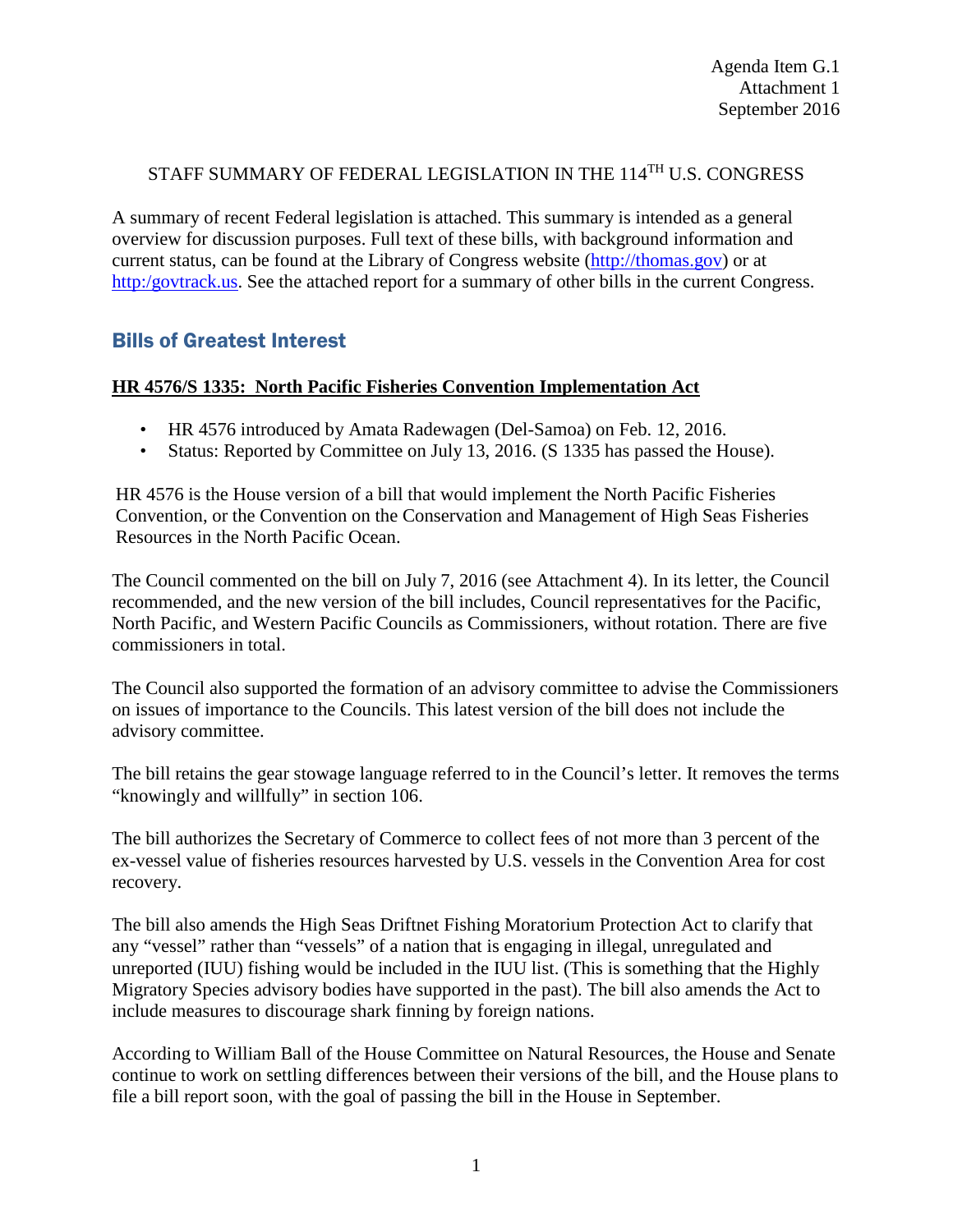## **HR 5797: California Seamounts and Ridges National Marine Conservation Area Designation and Management Act (NEW)**

• Introduced by Sam Farr (D-CA) on July 14, 2016.

This bill is based in part on the unattributed monument designation proposal "The Case for Protecting California's Seamounts, Ridges and Banks," which has been circulating since before the June Council meeting. However, the bill (unlike the unattributed proposal) calls for consultation with the Pacific Council and does not propose closures for Cortes and Tanner Banks, other than for gas and mineral exploration and production.

Fisheries interests are extremely concerned about the possibility of an Executive Order designating a monument under the Antiquities Act. The Council has sent a letter to the President on this subject (Agenda Item G.1, Supplemental Attachment 8).

The Council received a request for comment on HR 5797 from Rep. Hunter (Agenda Item G.1, Attachment 2) and from Representative Farr (by telephone). A draft letter is attached (Agenda Item G.1, Attachment 7). The Hunter letter notes that "There appears to be some overlap in fishery management responsibility between the Council and the separate administrative plan outlined in H.R. 5797." The actual impacts of the legislation on fisheries management are somewhat vague. The bill specifically allows certain fisheries, but does not specifically *prohibit* any fisheries.

The bill calls for the creation of a "Conservation Area," to be administered by the Departments of Commerce and Interior, that includes a series of underwater volcanoes and other geological features in the EEZ. The areas to be protected include Gorda Ridge; the portion of Mendocino Ridge in the Conservation Area west of longitude 125° 40′ 4.8″ W; and Guide, Pioneer, Taney, Gumdrop, Rodriguez, San Juan, and Northeast seamounts. Cortes and Tanner Banks are not included in the Conservation Area. However, these areas would be closed to commercial leasing for production of oil and gas, mining minerals, energy, and cable laying. The bill does not include a detailed map of the areas.

The bill specifies that the Conservation Area may not be established without "direct and thorough communication with the Pacific Fishery Management Council, stakeholders from commercial and recreational fishing sectors, and other key fishery groups," including tribes.

Activities prohibited in the Conservation Area would include

- Gas and mineral exploration and production
- Use of poisons, electrical charges, or explosives in collection or harvest of any resource, living or nonliving
- Intentional introduction of introduced species
- Anchoring vessels on corals, living or dead
- Drilling or dredging on the Outer Continental Shelf
- "Other activities determined by the Secretary."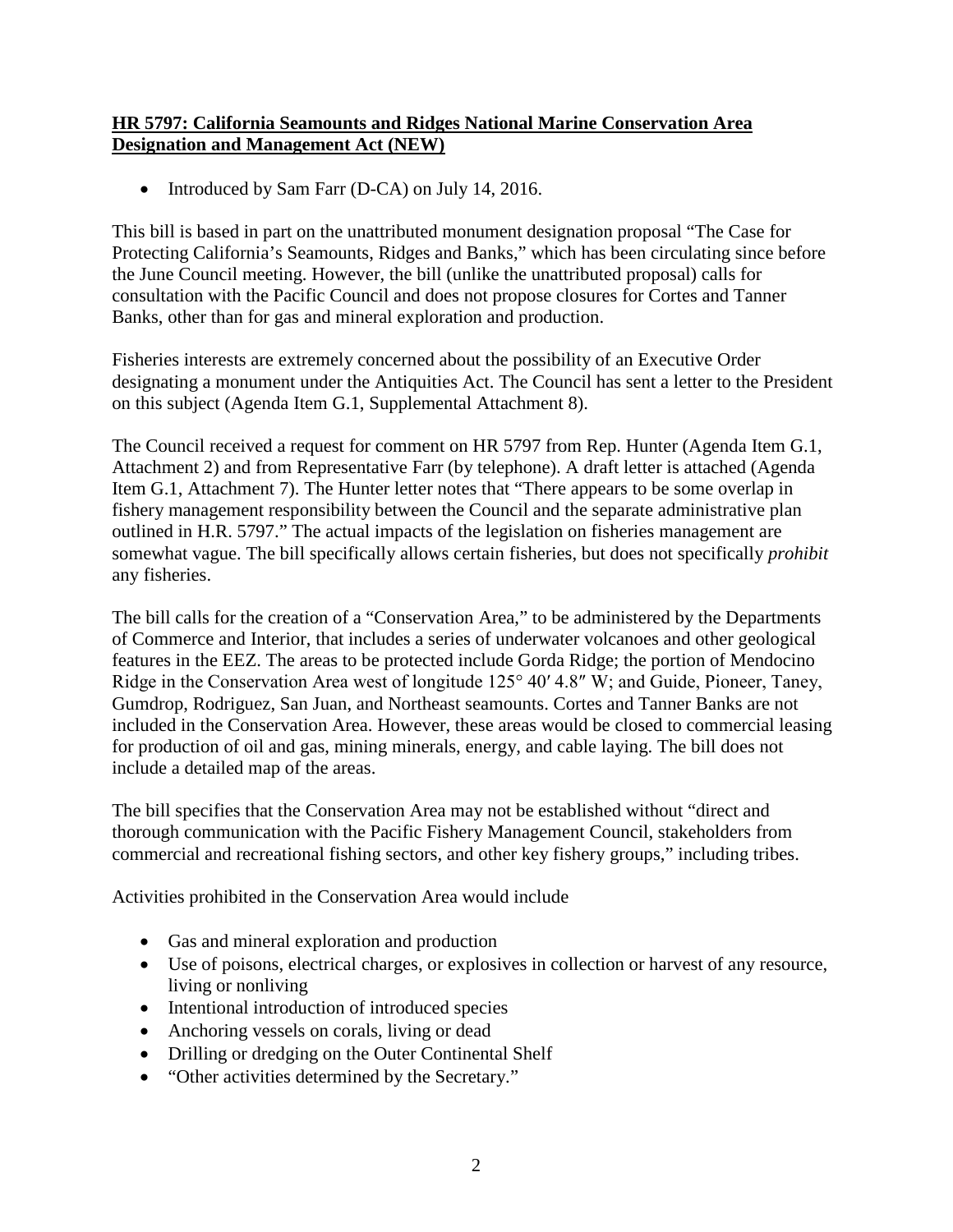Recreational and charter fishing, and the commercial troll albacore fishery, are exempted from these prohibitions. In addition, there are exceptions for military activities, emergencies, and scientific exploration.

According to Mr. Dave Whaley, CCC legislative liaison and former staff of the U.S. House Committee on Natural Resources, it is extremely unlikely the House will take up this bill and it will probably not move forward unless the entire California delegation is on board. There is a very slight possibility it could be included in a future appropriations bill.

# Other Bills Discussed in June

# **S 2943: National Defense Authorization Act**

- Introduced by John McCain (R-AZ).
- Status: Passed House and Senate and goes to the President next. Administration has signaled a possible veto. $<sup>1</sup>$  $<sup>1</sup>$  $<sup>1</sup>$ </sup>

This bill includes the Vessel Incidental Discharge Act, which allows more flexibility in terms of "discharges incidental to the normal operation of a vessel." It places the Coast Guard in charge of the ballast water issue, rather than the more restrictive Environmental Protection Agency and states. This and other appropriations bills will be combined in an omnibus package, and their outcome depends in large part on the presidential election.

# **California SB 1287: Whale Protection and Crab Gear Retrieval Act**

- Introduced by Mike McGuire.
- Status: Continues to move through California legislative process.

This bill is aimed at reducing whale entanglement in commercial fishing gear. It was initiated by California Dungeness crab fishermen and would create a regulatory program with incentives for fishermen to retrieve Dungeness crab fishing gear that would otherwise be lost in the ocean.

# **Bills discussed in June that have not moved:**

- **HR 2168/S 1143: West Coast Dungeness Crab Management Act** (Herrera Beutler/Cantwell). A hold was placed on this bill in order to pressure the House to pass a red snapper bill. The hold seems have been lifted, so the bill may move forward in the near future.
- **HR 5270: Efficient Marine Mammal Protection Act** (Russel, R-OK). Abolishes the Marine Mammal Commission and transfers is functions to the US Fish and Wildlife Service.
- **HR 5303/S 2848: Water Resources Development Act** of 2016. These bills support the Army Corps of Engineers' civil works programs and contain funds for habitat restoration on the West Coast.

<span id="page-2-0"></span><sup>&</sup>lt;sup>1</sup> https://www.whitehouse.gov/sites/default/files/omb/legislative/sap/114/saps2943s\_20160607.pdf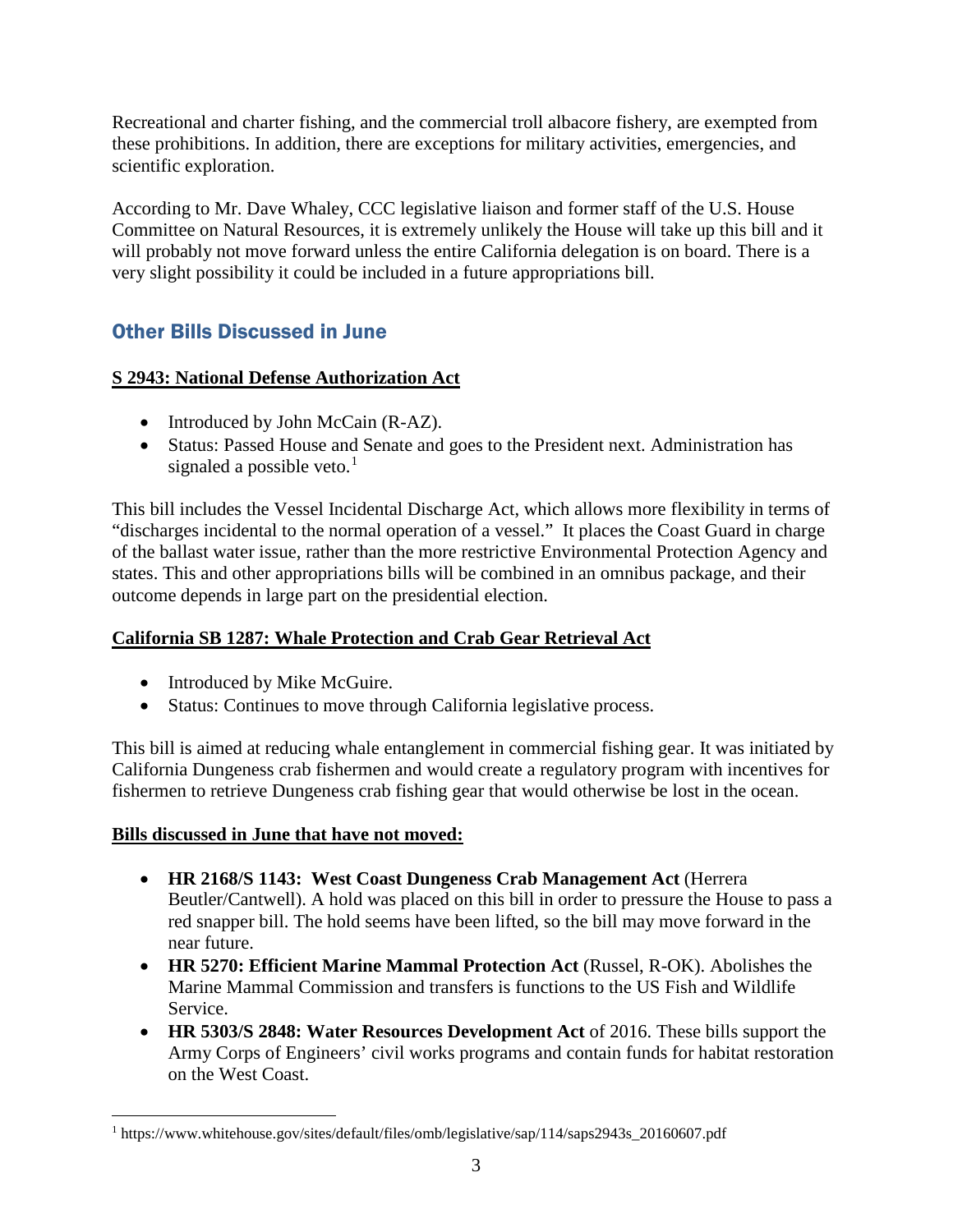- **HR 5393 and HR 2578 (both in House); Commerce, Justice, Science, and Related Agencies Appropriations Act**. Cuts funding for climate change and ocean acidification research. The Senate continues to debate this bill but has been sidetracked by gun control issues. It is unclear whether the bill will move forward. Section 118 also weakens ESA protections for salmon and delta smelt in California's Bay-Delta region by diverting funding to expand hatchery programs for the purposes of minimizing adverse effects on water pumping projects.
- **S 2654/HR 4711: Crab Emergency Disaster Assistance Act** (Boxer/Speier)
- **S 2956: Agriculture, Rural Development, Food and Drug Administration, and Related Agencies Appropriations Act** (Moran). Includes a labeling mandate for genetically engineered salmon and recommendations for nutritional advice on seafood introduced by Lisa Murkowski.
- **S 3038: Coastal Coordination Act** (updates Coastal Zone Management Act). (Nelson).

# Drought Bills

# **HR 5538: Department of the Interior, Environment, and Related Agencies Appropriations Act (NEW)**

- Introduced by Ken Calvert (R-CA) on June 21, 2016.
- Passed House on July 14, 2016.

This bill includes California drought provisions introduced by David Valadao and originating in HR 2898, the Western Water and American Food Security Act. "This vote marks the third appropriations bill that has included solutions to California's water crisis," Valadao said (cited in an article in Ag Alert<sup>[2](#page-3-0)</sup>, adding that he would "continue to pursue every single legislative avenue available until my constituents have the water they so desperately need." The provisions included in the bill pertain to pumping water, long-term water storage, protections for water rights holders, Federal water purchases, and promoting fish hatcheries for Delta smelt.

The bill provides \$32.1 billion for the Dept. of Interior, EPA and related agencies for 2017, a decrease of \$64 million and \$1 billion below the administration's request. The bill also contains provisions to limit the Clean Water Act and Endangered Species Act.

The current version of the bill includes an amendment (1360) that would prohibit funds from being used to designate a National Marine Monument in the EEZ via presidential proclamation.

The White House has indicated the president may veto the bill in its current form.

# **HR 4582: Save Our Salmon Act**

- Introduced by Jeff Denham (R-CA).
- Status: Passed House on July 5.

<span id="page-3-0"></span> <sup>2</sup> http://www.agalert.com/story/?id=9983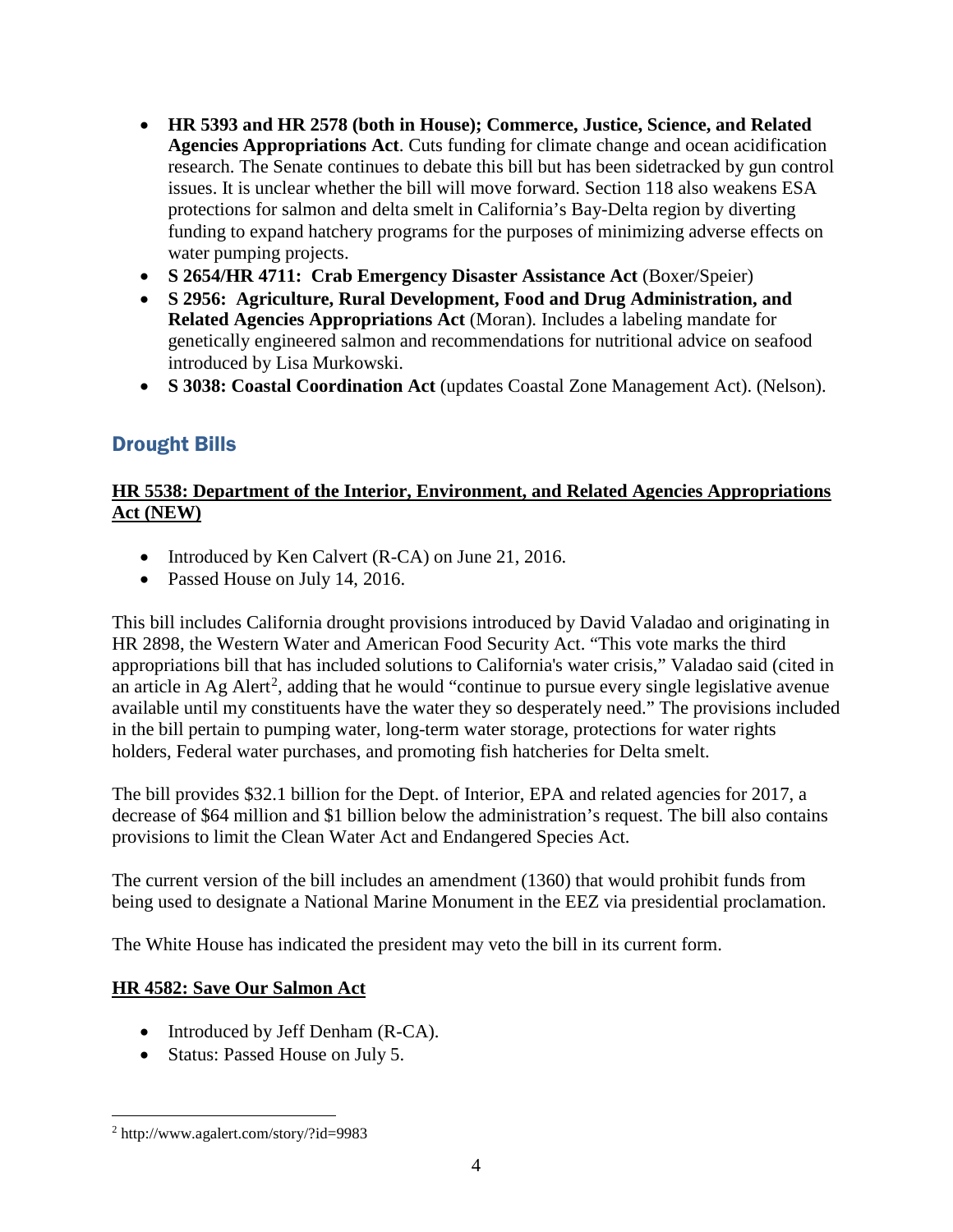Excludes striped bass from the fish doubling requirement and other provisions of the CVPIA.

## **S 2533/HR 5247: California Long-Term Provisions for Water Supply and Short-Term Provisions for Emergency Drought Relief Act**

• S 2533 introduced by Feinstein; HR 5247 introduced by Garamendi (bills are essentially identical).

There has been no obvious movement on these two bills since June. The House has been focused on including text from the Valadao bill into any of several appropriations bills or other vehicles; these efforts have been strongly opposed by the Senate. It appears unlikely that any drought legislation will pass before the election.

# Other New and Noteworthy Bills

# **HR 5281: Endangered Species Management Self-Determination Act (NEW)**

• Introduced by Blaine Luetkemeyer (R-MO) on May 18, 2016.

This bill would require the consent of the Governor of any state in which an ESA-listed species is found to approve the listing of that species, and would require the Secretary of the Interior to submit the list of any endangered or threatened species to Congress for approval. The bill would sunset any list of endangered or threatened species every five years, requiring Congress to approve a subsequent list.

### **S 1448: Frank Moore Wild Steelhead Sanctuary Designation Act**

- Introduced by Ron Wyden (D-OR) on May 21, 2015.
- Status: Reported by Committee on July 13, 2016.

Designates the approximately 104,000 acres of Forest Service land (the Steamboat Creek watershed on the N. Umpqua River, Oregon) as the Frank Moore Wild Steelhead Sanctuary.

### **S 3087/HR 5775: American Fisheries Advisory Committee Act (NEW)**

- Introduced by Dan Sullivan (R-AK) on June 22 and Don Young (R-AK) on July 13.
- Status: Reported by committee on June 29.

Establishes the American Fisheries Advisory Committee to assist in the awarding of fisheries research and development grants.

### **S 3095/HR 5584: Shark Fin Trade Elimination Act (NEW)**

• **Introduced by** Corey Booker (D-NJ) on June 23 and Gregorio Sablan (Del-CNMI) on June 24.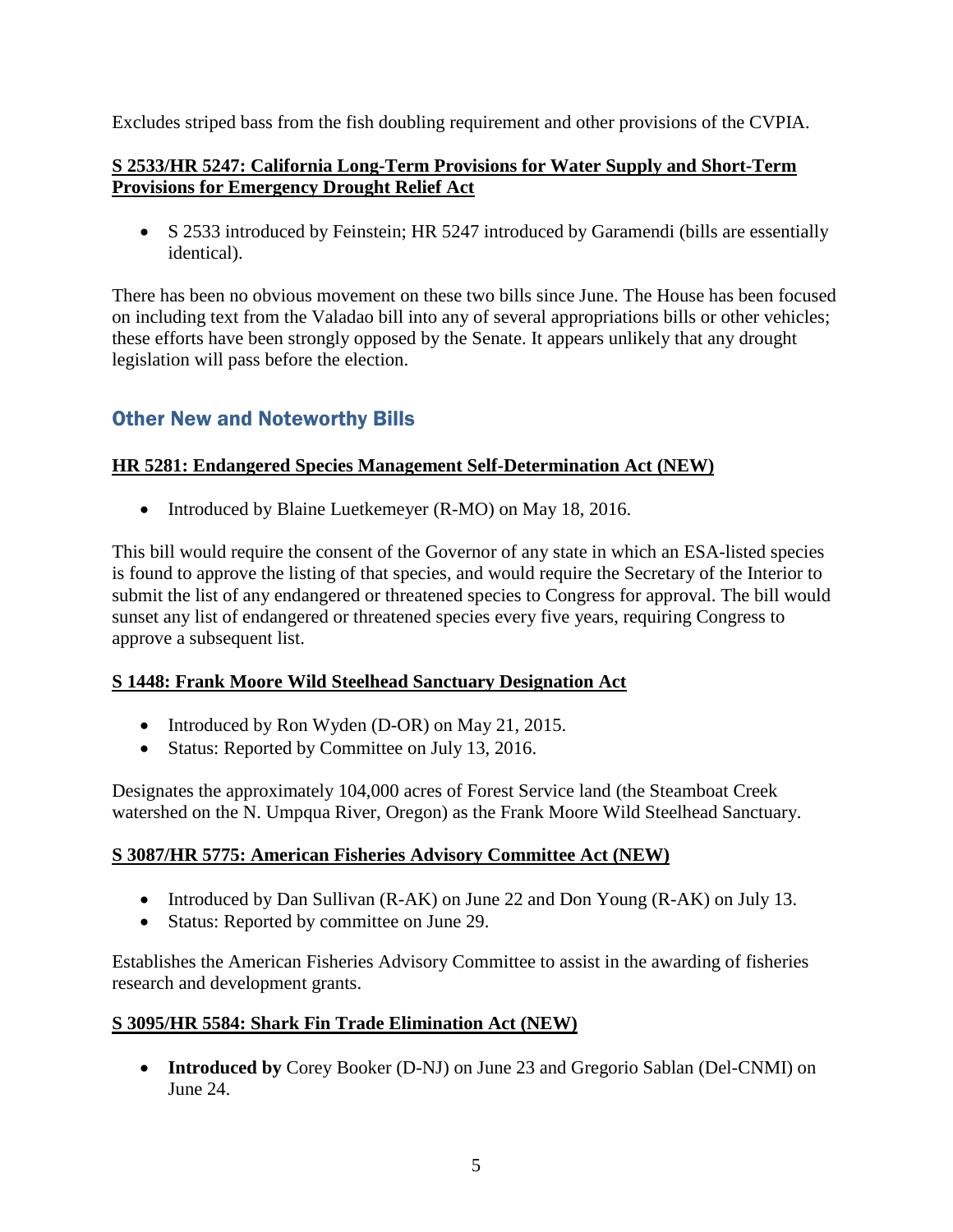Prohibits the sale of shark fins, unless the shark fin is separated from the shark for a noncommercial purpose (such as for research or display in a museum). Does not apply to spiny dogfish, smooth dogfish, or species in the superorder "Batoidea" (skates and rays).

## **S. 3278: Invasive Fish and Wildlife Prevention Act**

• **Introduced by** Kirsten Gillibrand (D-NY) on July 14, 2016.

Establishes an improved regulatory process to prevent the introduction and establishment of invasive non-native species.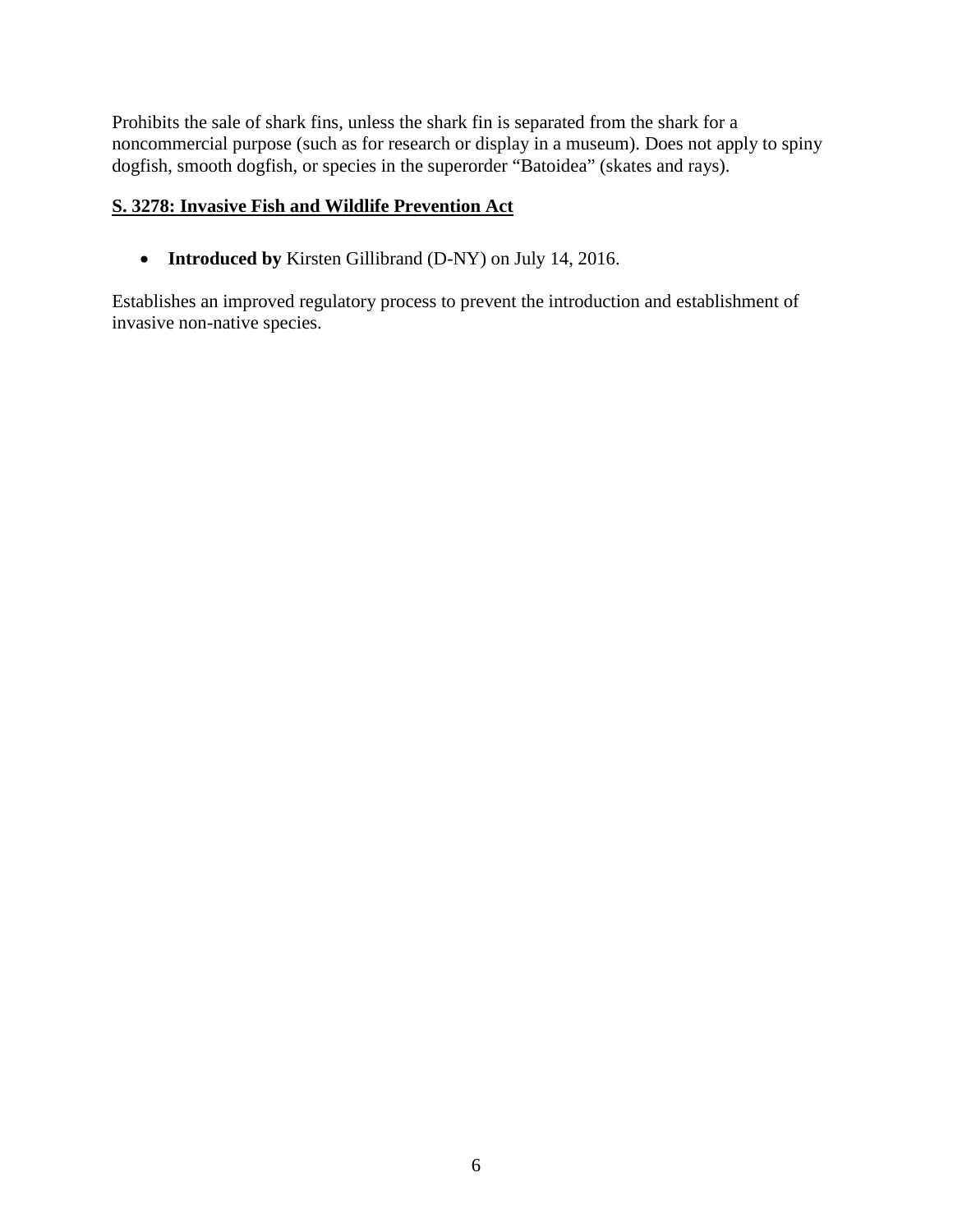# Fishery Bills in the 114th Congress (and Selected State Bills)

Tracked for their relevance to MSA reathorization, precedent‐setting potential, or indirect impact on Council‐managed fisheries.

| <b>Bill No</b>                  | Title                                                                                                                           | Summary or Title                                                                                                                                     | Introduced by             | Chance*       |
|---------------------------------|---------------------------------------------------------------------------------------------------------------------------------|------------------------------------------------------------------------------------------------------------------------------------------------------|---------------------------|---------------|
|                                 | <b>Authorization/Appropriations</b>                                                                                             |                                                                                                                                                      |                           |               |
| S 1611                          | <b>Coast Guard</b><br><b>Reauthorization Act of</b><br>2015 (see instead HR<br>4188)                                            | Authorizes appropriations for the Coast Guard for<br>fiscal years 2016 and 2017.                                                                     | John Thune (R-SD)         | 36%           |
| Introduced                      | 6/18/2015                                                                                                                       |                                                                                                                                                      | Last updated              | Signed        |
| Status                          | Companion bill signed<br>into law.                                                                                              |                                                                                                                                                      | Priority                  | Α             |
| <b>HR 1987 (See</b><br>HR 4188) | <b>Coast Guard</b><br><b>Authorization Act of</b><br>2015                                                                       | Authorizes appropriations for the Coast Guard for<br>fiscal years 2016 and 2017. Funds Newport<br>helicopter. Incorporates HR 337 on maritime liens. | Duncan Hunter (R-<br>CA)  | 22%           |
| Introduced                      | 4/23/2015                                                                                                                       |                                                                                                                                                      | Last updated              | See instead H |
| Status                          | See instead HR 4188.                                                                                                            |                                                                                                                                                      | Priority                  | C             |
| <b>HR 2578</b>                  | Commerce, Justice,<br><b>Science, and Related</b><br><b>Agencies Appropriations</b><br>Act                                      | At one point, made large cuts to climate change<br>and ocean acidification research. Now stalled.                                                    | John Culberson (R-<br>TX) | 40%           |
| Introduced                      | 5/27/2016                                                                                                                       |                                                                                                                                                      | Last updated              | 8/18/2016     |
| Status                          | Moved, then stalled.                                                                                                            |                                                                                                                                                      | Priority                  | C             |
| S 2943                          | <b>National Defense</b><br><b>Authorization Act</b>                                                                             | At one point included Valadao bill. Includes Vessel<br>Incidental Discharge Act. Now in conference.                                                  | John McCain (R-AZ)        | 21%           |
| Introduced                      | 5/18/2016                                                                                                                       |                                                                                                                                                      | Last updated              | 8/16/2016     |
| Status                          | Currently active. In<br>conference.                                                                                             |                                                                                                                                                      | Priority                  | В             |
| S 2956                          | Agriculture, Rural<br>Development, Food and<br><b>Drug Administration,</b><br>and Related Agencies<br><b>Appropriations Act</b> |                                                                                                                                                      | Jerry Moran (R-KS)        |               |
| Introduced                      | 5/19/2016                                                                                                                       |                                                                                                                                                      | Last updated              | 8/18/2016     |
| Status                          | Reported by committee<br>5/19/16                                                                                                |                                                                                                                                                      | Priority                  |               |

### Page 1 of 21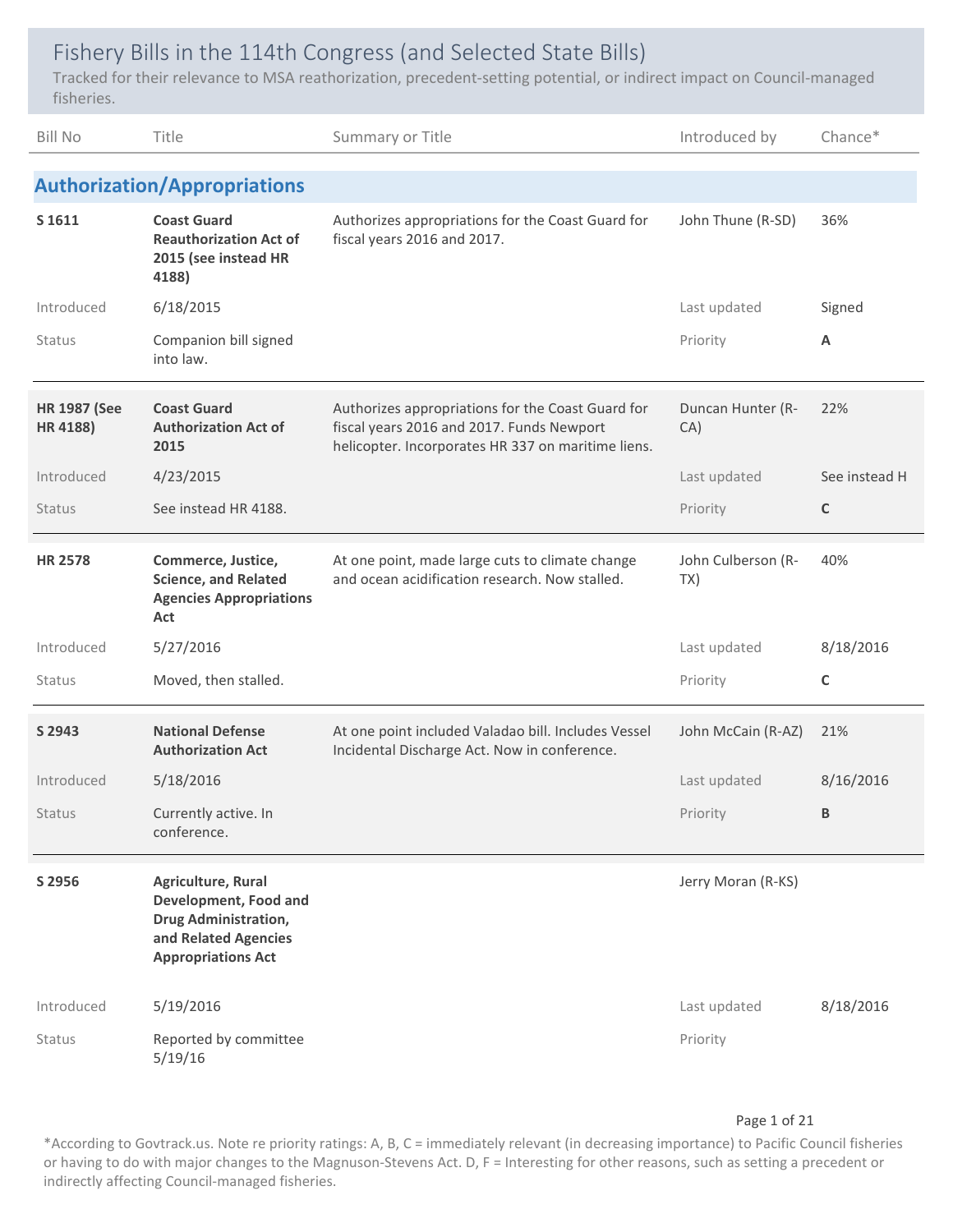| <b>Bill No</b> | Title                                                                                                                          | Summary or Title                                                                | Introduced by              | Chance*       |
|----------------|--------------------------------------------------------------------------------------------------------------------------------|---------------------------------------------------------------------------------|----------------------------|---------------|
| S 3038         | <b>Coastal Coordination Act</b>                                                                                                | Reauthorizes the Coastal Zone Management Act of<br>1972                         | Bill Nelson (D-FL)         | 48%           |
| Introduced     | 6/8/2016                                                                                                                       |                                                                                 | Last updated               | 8/18/2016     |
| Status         | Reported by committee<br>6/15/16                                                                                               |                                                                                 | Priority                   | C             |
| <b>HR4188</b>  | <b>Coast Guard</b><br><b>Authorization Act of</b><br>2016                                                                      | Authorizes appropriations for the Coast Guard for<br>fiscal years 2016 and 2017 | Duncan Hunter (R-<br>CA)   | 22%           |
| Introduced     | 12/10/2015                                                                                                                     |                                                                                 | Last updated               | Signed        |
| Status         | Signed into law                                                                                                                |                                                                                 | Priority                   | $\mathsf C$   |
| <b>HR 5054</b> | Agriculture, Rural<br>Development, Food and<br>Drug Administration,<br>and Related Agencies<br><b>Appropriations Act, 2017</b> | Contains several fisheries-related provisions<br>introduced by Murkowksi.       | Robert Aderholt (R-<br>AL) | 40%           |
|                |                                                                                                                                |                                                                                 |                            |               |
| Introduced     | 4/26/2016                                                                                                                      |                                                                                 | Last updated               | See instead S |
| Status         | Companion bill S 2956<br>reported by committee                                                                                 |                                                                                 | Priority                   | $\mathsf{C}$  |
| <b>HR 5393</b> | Commerce, Justice,<br><b>Science, and Related</b><br><b>Agencies Appropriations</b><br>Act                                     | May include cuts to climate change and OA<br>research.                          | John Culberson             |               |
| Introduced     | 6/7/2016                                                                                                                       |                                                                                 | Last updated               | 8/18/2016     |
| Status         | Active                                                                                                                         |                                                                                 | Priority                   | D             |
| <b>HR 5538</b> | Department of the<br>Interior, Environment,<br>and Related Agencies<br><b>Appropriations Act</b>                               | Includes Valadao bill. Allows limits on ESA, Clean<br>Water Act.                | Ken Calvert (R-CA)         |               |
| Introduced     | 6/21/2016                                                                                                                      |                                                                                 | Last updated               | 8/18/2016     |

# **Climate Change**

Page 2 of 21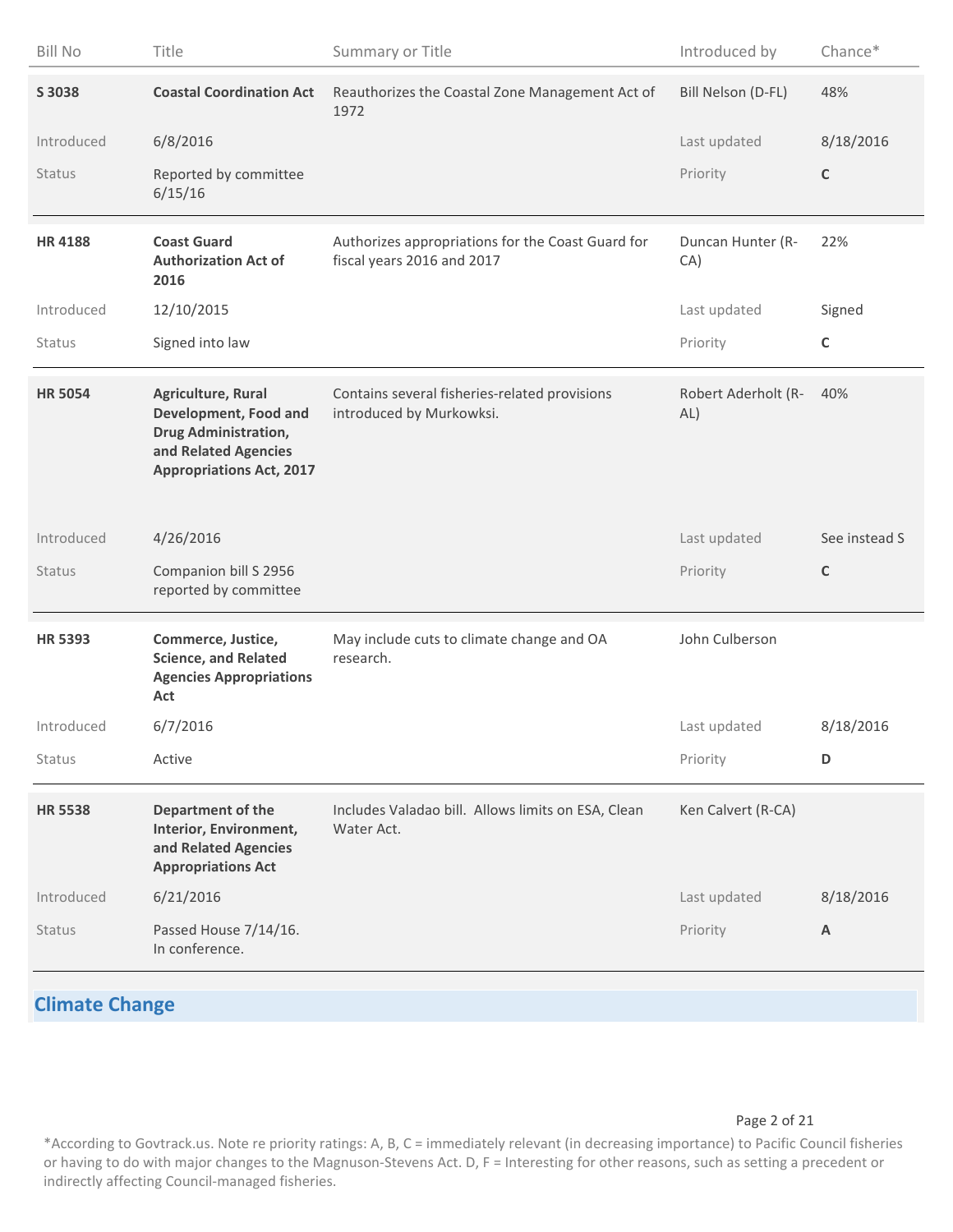| <b>Bill No</b> | Title                                                                                                               | Summary or Title                                                                                                                                                 | Introduced by              | Chance*   |
|----------------|---------------------------------------------------------------------------------------------------------------------|------------------------------------------------------------------------------------------------------------------------------------------------------------------|----------------------------|-----------|
| <b>HR 1276</b> | <b>Coastal State Climate</b><br><b>Change Planning Act</b>                                                          | Amends the Coastal Zone Management Act of 1972<br>to Commerce to establish a coastal climate change<br>adaptation planning and response program.                 | Lois Capps (D-CA)          | 2%        |
| Introduced     | 3/4/2015                                                                                                            |                                                                                                                                                                  | Last updated               | 8/18/2016 |
| Status         | Has not passed<br>committee.                                                                                        |                                                                                                                                                                  | Priority                   | C         |
| <b>HR 1277</b> | <b>Ocean Acidification</b><br><b>Research Partnerships</b><br>Act                                                   | Provides for ocean acidification collaborative<br>research grant opportunities.                                                                                  | Lois Capps (D-CA)          | 6%        |
| Introduced     | 3/4/2015                                                                                                            |                                                                                                                                                                  | Last updated               | 8/18/2016 |
| Status         | Has not passed<br>committee.                                                                                        |                                                                                                                                                                  | Priority                   | C         |
| <b>SB 1363</b> | <b>Ocean Protection</b><br><b>Council: Ocean</b><br><b>Acidification and</b><br><b>Hypoxia Reduction</b><br>Program | Would require the state to establish and<br>administer the Ocean Acidification and Hypoxia<br>Reduction Program for the purposes of achieving<br>specified goals | <b>Bill Monning</b>        |           |
| Introduced     | 2/19/2016                                                                                                           |                                                                                                                                                                  | Last updated               | 8/18/2016 |
| Status         | Moving through<br>California process                                                                                |                                                                                                                                                                  | Priority                   | D         |
| <b>HR 2553</b> | <b>Coastal Communities</b><br><b>Ocean Acidification Act</b>                                                        | Direct Commerce/NOAA to conduct coastal<br>community vulnerability assessments related to<br>ocean acidification.                                                | Chellie Pingree (D-<br>ME) | 3%        |
| Introduced     | 5/21/2015                                                                                                           |                                                                                                                                                                  | Last updated               | 8/18/2016 |
| Status         | Has not passed<br>committee.                                                                                        |                                                                                                                                                                  | Priority                   | D         |
| <b>HR 2717</b> | <b>Federal Ocean</b><br><b>Acidification Research</b><br>and Monitoring Act of<br>2015                              | Modifies the Federal Ocean Acidification Research<br>and Monitoring Act of 2009.                                                                                 | Sam Farr (D-CA)            | 6%        |
| Introduced     | 6/10/2015                                                                                                           |                                                                                                                                                                  | Last updated               | 8/18/2016 |
| Status         | Has not passed                                                                                                      |                                                                                                                                                                  | Priority                   | C         |
|                | committee.                                                                                                          |                                                                                                                                                                  |                            |           |

### **Crab**

Page 3 of 21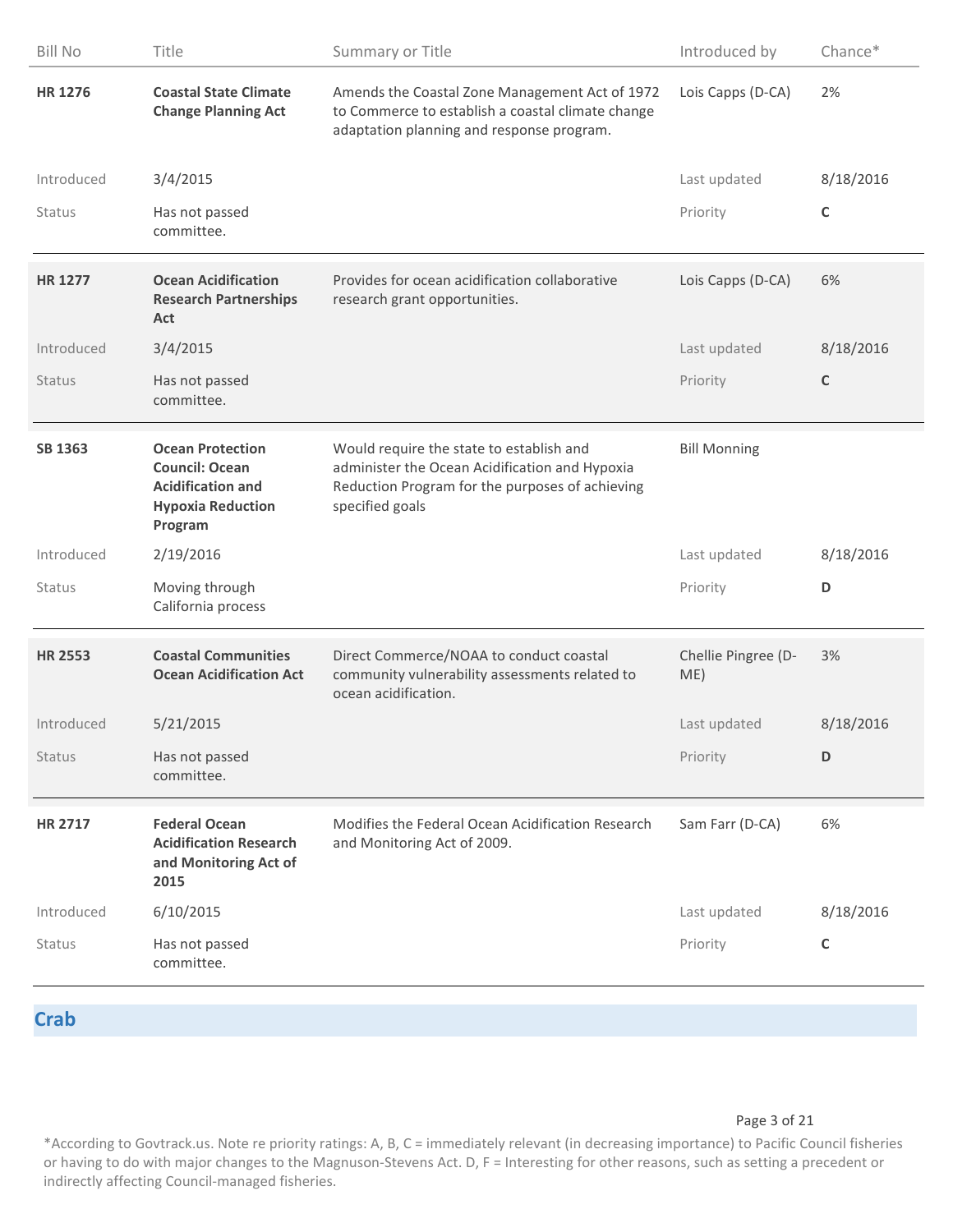| <b>Bill No</b>                 | Title                                                                                                      | Summary or Title                                                                                                                                                                                                                                                          | Introduced by                   | Chance*       |
|--------------------------------|------------------------------------------------------------------------------------------------------------|---------------------------------------------------------------------------------------------------------------------------------------------------------------------------------------------------------------------------------------------------------------------------|---------------------------------|---------------|
| S 1143                         | <b>West Coast Dungeness</b><br><b>Crab Management Act</b><br>(see also HR 2168, which<br>has passed House) | Makes the authority of States of Washington,<br>Oregon, and California to manage the Dungeness<br>crab fishery permanent.                                                                                                                                                 | Maria Cantwell (D-<br>WA)       | 48%           |
| Introduced                     | 4/30/2015                                                                                                  |                                                                                                                                                                                                                                                                           | Last updated                    | 8/18/2016     |
| Status                         | Moved, then stalled.                                                                                       |                                                                                                                                                                                                                                                                           | Priority                        | Α             |
| <b>HR 2168 (see S</b><br>1143) | <b>West Coast Dungeness</b><br><b>Crab Management Act</b><br>(see also S 1143)                             | Makes the current Dungeness crab fishery<br>management regime permanent.                                                                                                                                                                                                  | Jaime Herrera<br>Beutler (D-WA) | 71%           |
| Introduced                     | 4/30/2015                                                                                                  |                                                                                                                                                                                                                                                                           | Last updated                    | See instead S |
| Status                         | See instead S 1143.                                                                                        |                                                                                                                                                                                                                                                                           | Priority                        | A             |
| S 2654                         | <b>Crab Emergency Disaster</b><br><b>Assistance Act of 2016</b>                                            | Makes funds available for Dungeness crab and rock<br>crab emergency disaster assistance, and for other<br>purposes.                                                                                                                                                       | Barbara Boxer (D-<br>CA)        | 27%           |
| Introduced                     | 3/8/2016                                                                                                   |                                                                                                                                                                                                                                                                           | Last updated                    | 8/18/2016     |
| Status                         | Has not passed<br>committee.                                                                               |                                                                                                                                                                                                                                                                           | Priority                        | C             |
| <b>HR4711</b>                  | <b>Crab Emergency Disaster</b><br><b>Assistance Act</b>                                                    | Makes funds available for Dungeness crab and rock<br>crab emergency disaster assistance.                                                                                                                                                                                  | Jackie Speier (D-CA)            |               |
| Introduced                     | 3/3/2016                                                                                                   |                                                                                                                                                                                                                                                                           | Last updated                    | 8/18/2016     |
| Status                         | Recently introduced. Not<br>yet reported.                                                                  |                                                                                                                                                                                                                                                                           | Priority                        | C             |
| <b>Energy</b>                  |                                                                                                            |                                                                                                                                                                                                                                                                           |                                 |               |
| HR <sub>8</sub>                | <b>North American Energy</b><br><b>Security and</b><br><b>Infrastructure Act of</b><br>2015                | To modernize energy infrastructure, build a 21st<br>century energy and manufacturing workforce,<br>bolster America's energy security and diplomacy,<br>and promote energy efficiency and government<br>accountability. Could create loopholes in dam<br>relicensing laws. | Fred Upton (R-MI)               | 33%           |
| Introduced                     | 12/2/2015                                                                                                  |                                                                                                                                                                                                                                                                           | Last updated                    | 8/18/2016     |
| Status                         | Passed House, then<br>stalled.                                                                             |                                                                                                                                                                                                                                                                           | Priority                        | B             |

### Page 4 of 21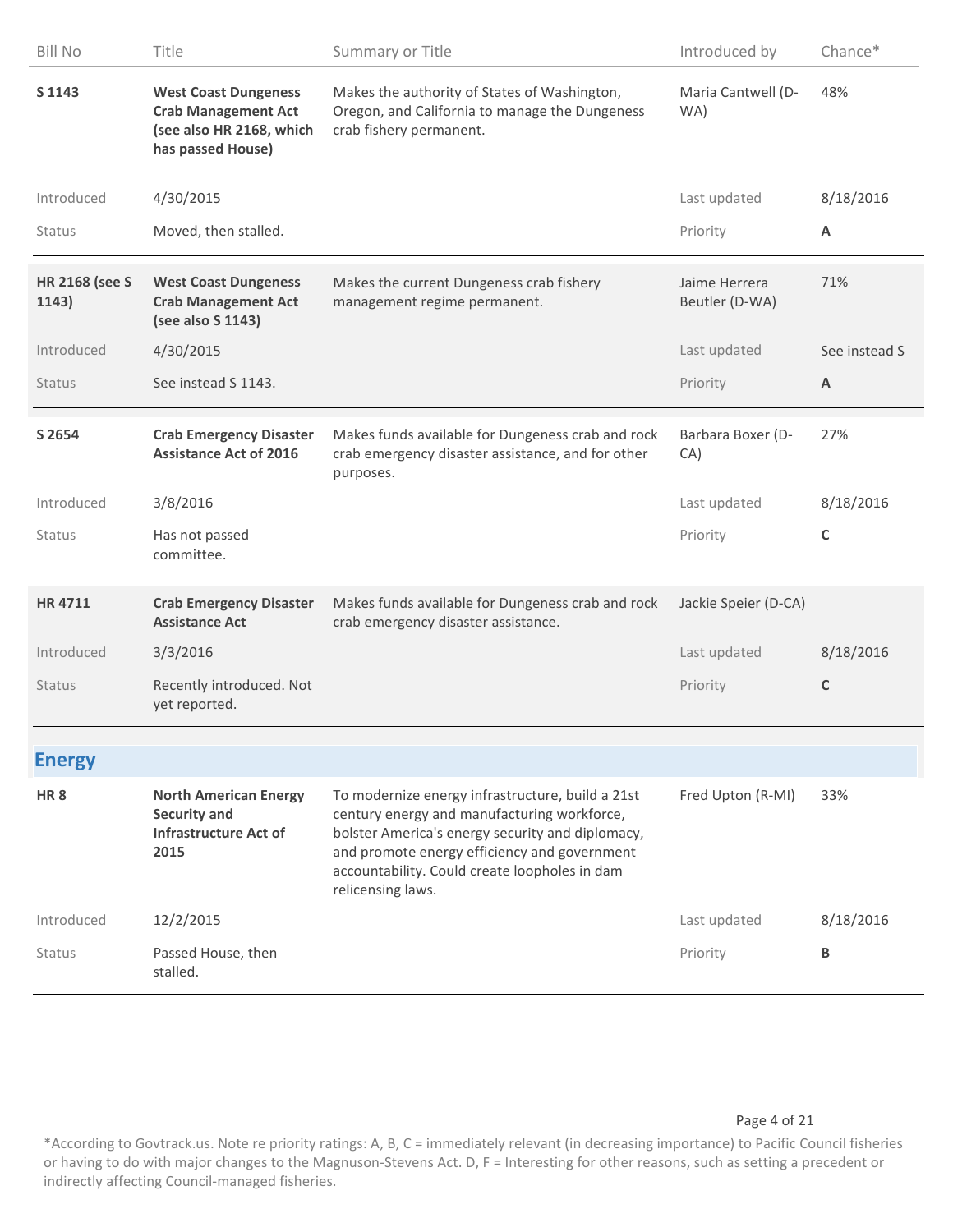| <b>Bill No</b> | Title                                                                                                                          | Summary or Title                                                                                                                     | Introduced by               | Chance*     |
|----------------|--------------------------------------------------------------------------------------------------------------------------------|--------------------------------------------------------------------------------------------------------------------------------------|-----------------------------|-------------|
| <b>HR4088</b>  | <b>Promoting Offshore</b><br><b>Wind Power Act</b>                                                                             | Amends the Internal Revenue Code to promote<br>offshore wind.                                                                        | Bill Pascrell Jr (D-<br>NJ) | 3%          |
| Introduced     | 11/19/2015                                                                                                                     |                                                                                                                                      | Last updated                | 8/18/2016   |
| Status         | Has not passed<br>committee.                                                                                                   |                                                                                                                                      | Priority                    | $\mathsf C$ |
| <b>GMOs</b>    |                                                                                                                                |                                                                                                                                      |                             |             |
| <b>HR393</b>   | <b>Untitled (Labeling of</b><br>GMO fish)                                                                                      | Amends the Federal Food, Drug, and Cosmetic Act<br>to require labeling of genetically engineered fish.                               | Don Young (R-AK)            | 2%          |
| Introduced     | 1/14/2015                                                                                                                      |                                                                                                                                      | Last updated                | 8/18/2016   |
| Status         | Has not passed<br>committee.                                                                                                   |                                                                                                                                      | Priority                    | D           |
| <b>HR394</b>   | <b>Prevention of</b><br><b>Escapement of</b><br><b>Genetically Altered</b><br><b>Salmon in the United</b><br><b>States Act</b> | Resubmittal of HR 1667, discussed in June 2013.<br>Adds DeFazio as a co-sponsor.                                                     | Don Young (R-AK)            | 19%         |
| Introduced     | 1/14/2015                                                                                                                      |                                                                                                                                      | Last updated                | 8/18/2016   |
| Status         | Has not passed<br>committee.                                                                                                   |                                                                                                                                      | Priority                    | C           |
| S 738          | <b>Genetically Engineered</b><br><b>Salmon Risk Reduction</b><br>Act                                                           | To reduce the risks associated with genetically<br>altered salmon in the United States                                               | Lisa Murkowski (R-<br>AK)   | 7%          |
| Introduced     | 3/12/2015                                                                                                                      |                                                                                                                                      | Last updated                | 8/18/2016   |
| <b>Status</b>  | Stalled, but Murkowski<br>trying to include it in<br>other bills.                                                              |                                                                                                                                      | Priority                    | C           |
| <b>Habitat</b> |                                                                                                                                |                                                                                                                                      |                             |             |
| S 132          | <b>Oregon and California</b><br><b>Land Grant Act</b>                                                                          | A bill to improve timber management on O&C<br>grant land, and for other purposes. Increases some<br>harvest, protects other forests. | Ron Wyden (D-OR)            | 24%         |
| Introduced     | 1/8/2015                                                                                                                       |                                                                                                                                      | Last updated                | 8/18/2016   |
| Status         | Has not passed<br>committee.                                                                                                   |                                                                                                                                      | Priority                    | D           |

### Page 5 of 21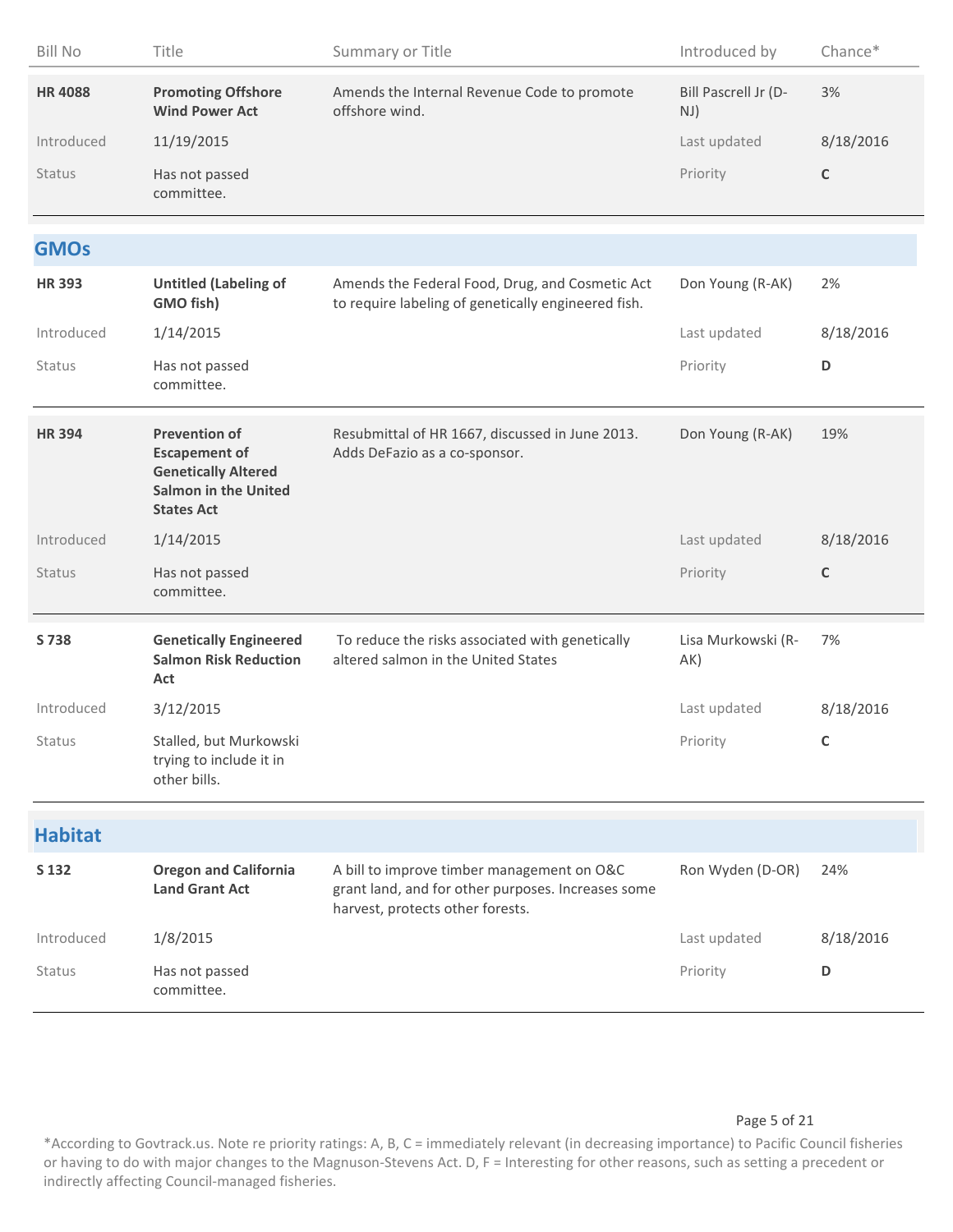| <b>Bill No</b> | Title                                                                                | Summary or Title                                                                                                                                                                                   | Introduced by              | Chance*     |
|----------------|--------------------------------------------------------------------------------------|----------------------------------------------------------------------------------------------------------------------------------------------------------------------------------------------------|----------------------------|-------------|
| <b>HR 1140</b> | <b>San Francisco Bay</b><br><b>Restoration Act</b>                                   | Amends the Federal Water Pollution Control Act to<br>establish a grant program to support the<br>restoration of San Francisco Bay.                                                                 | Jackie Speier (D-CA)       | 1%          |
| Introduced     | 2/26/2016                                                                            |                                                                                                                                                                                                    | Last updated               | 8/18/2016   |
| Status         | Has not passed<br>committee.                                                         |                                                                                                                                                                                                    | Priority                   | D           |
| S 1448         | <b>Frank Moore Wild</b><br><b>Steelhead Sanctuary</b><br><b>Designation Act</b>      | Designates the Frank Moore Wild Steelhead<br>Sanctuary near the Umpqua River in Oregon.                                                                                                            | Ron Wyden (D-OR)           |             |
| Introduced     | 5/21/2015                                                                            |                                                                                                                                                                                                    | Last updated               | 8/22/2016   |
| Status         | Reported by committee<br>7/13/16.                                                    |                                                                                                                                                                                                    | Priority                   | D           |
| S 1780         | <b>Restoring America's</b><br><b>Watersheds Act</b>                                  | Amends the Omnibus Public Land Management Act<br>of 2009 to promote watershed health.                                                                                                              | Martin Heinrich (D-<br>NM) | 3%          |
| Introduced     | 7/15/2015                                                                            |                                                                                                                                                                                                    | Last updated               | 8/18/2016   |
| Status         | Has not passed<br>committee.                                                         |                                                                                                                                                                                                    | Priority                   | $\mathsf C$ |
| <b>HR 3630</b> | <b>Promoting United</b><br><b>Government Efforts to</b><br><b>Save Our Sound Act</b> | Amends the Federal Water Pollution Control Act to<br>provide assistance for programs and activities to<br>protect the water quality of Puget Sound                                                 | Denny Heck (D-WA)          | 6%          |
| Introduced     | 9/28/2015                                                                            |                                                                                                                                                                                                    | Last updated               | 8/18/2016   |
| Status         | Has not passed<br>committee.                                                         |                                                                                                                                                                                                    | Priority                   | C           |
| <b>HR 3927</b> | <b>West Coast Ocean</b><br><b>Protection Act of 2015</b>                             | Amends the Outer Continental Shelf Lands Act to<br>permanently prohibit the conduct of offshore<br>drilling on the outer Continental Shelf off the coast<br>of California, Oregon, and Washington. | Jared Huffman (D-<br>CA)   | 7%          |
| Introduced     | 11/4/2015                                                                            |                                                                                                                                                                                                    | Last updated               | 8/18/2016   |
| Status         | Has not passed<br>committee.                                                         |                                                                                                                                                                                                    | Priority                   | В           |

# **International Law**

### Page 6 of 21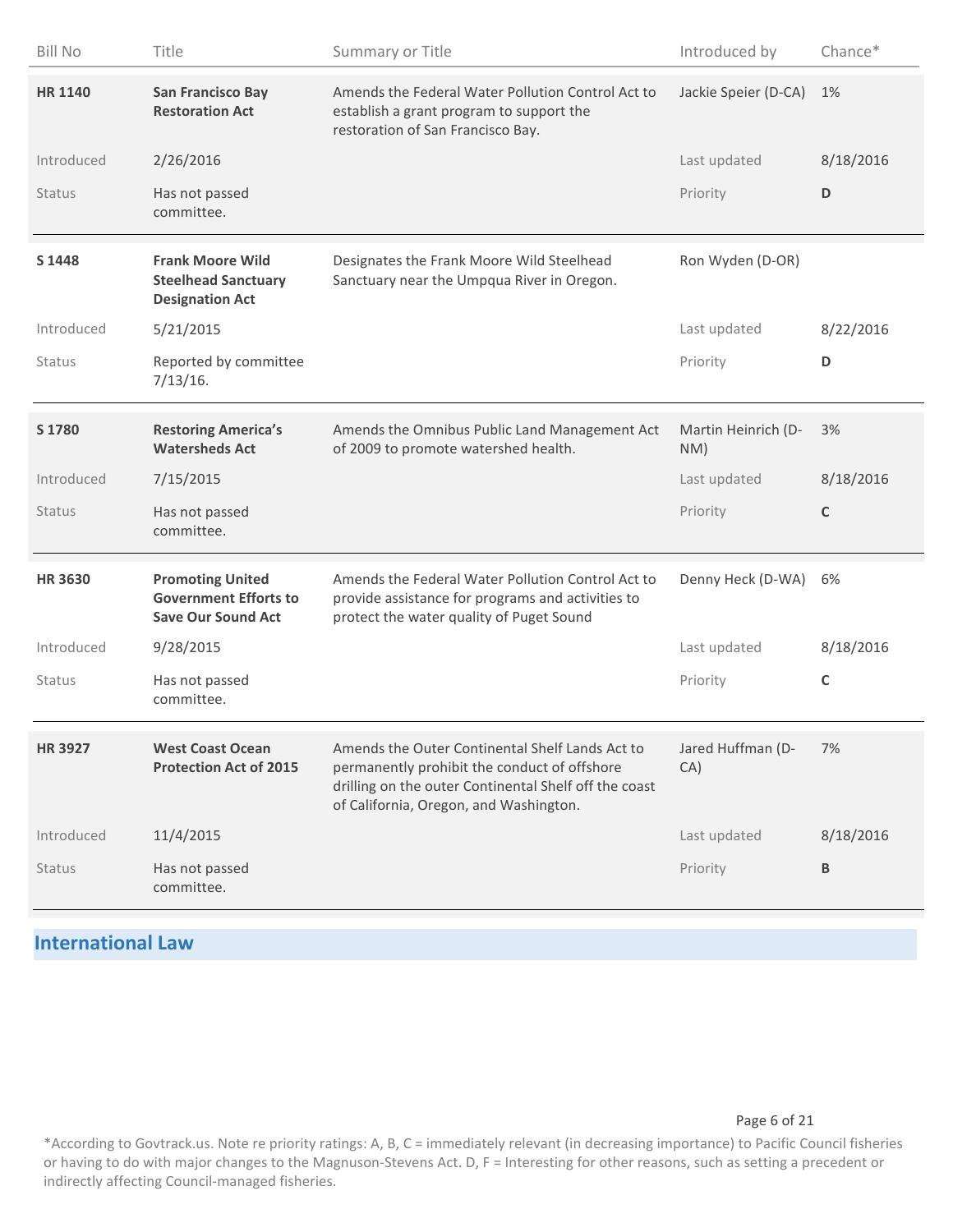| <b>Bill No</b>                 | Title                                                                                                            | Summary or Title                                                                                                                                                                                                                                                   | Introduced by                  | Chance*       |
|--------------------------------|------------------------------------------------------------------------------------------------------------------|--------------------------------------------------------------------------------------------------------------------------------------------------------------------------------------------------------------------------------------------------------------------|--------------------------------|---------------|
| S 1335                         | <b>North Pacific Fisheries</b><br>Convention<br><b>Implementation Act</b>                                        | Implements the Convention on the Conservation<br>and Management of the High Seas Fishery<br>Resources in the North Pacific Ocean.                                                                                                                                  | Dan Sullivan (R-AK)            | 34%           |
| Introduced                     | 5/13/2015                                                                                                        |                                                                                                                                                                                                                                                                    | Last updated                   | 8/18/2016     |
| Status                         | Passed Senate 5/17/16                                                                                            |                                                                                                                                                                                                                                                                    | Priority                       | A             |
| S 1336                         | <b>South Pacific Fisheries</b><br>Convention<br><b>Implementation Act</b>                                        | Implements the Convention on the Conservation<br>and Management of the High Seas Fishery<br>Resources in the South Pacific Ocean.                                                                                                                                  | Brian Schatz (D-HI)            | 48%           |
| Introduced                     | 5/13/2015                                                                                                        |                                                                                                                                                                                                                                                                    | Last updated                   | 8/18/2016     |
| <b>Status</b>                  | Incorporated into other<br>legislation (not yet<br>passed)                                                       |                                                                                                                                                                                                                                                                    | Priority                       | B             |
| <b>HR 3269 (see S</b><br>1335) | <b>North Pacific Fisheries</b><br>Convention<br><b>Implementation Act</b>                                        | Implements the Convention on the Conservation<br>and Management of the High Seas Fisheries<br>Resources in the North Pacific Ocean, as adopted<br>at Tokyo on February 24, 2012                                                                                    | Don Young (R-AK)               | 12%           |
| Introduced                     | 7/28/2015                                                                                                        |                                                                                                                                                                                                                                                                    | Last updated                   | See instead S |
|                                |                                                                                                                  |                                                                                                                                                                                                                                                                    |                                |               |
| Status                         | Moving in other<br>legislation                                                                                   |                                                                                                                                                                                                                                                                    | Priority                       | Α             |
| <b>HR4576</b>                  | <b>Ensuring Access to</b><br><b>Pacific Fisheries Act</b>                                                        | Implements the Convention on the Conservation<br>and Management of High Seas Fisheries Resources<br>in the North Pacific Ocean, to implement the<br>Convention on the Conservation and Management<br>of High Seas Fishery Resources in the South Pacific<br>Ocean. | Aumua Amata<br>(Am. Samoa)     | 7%            |
| Introduced                     | 2/12/2016                                                                                                        |                                                                                                                                                                                                                                                                    | Last updated                   | 8/18/2016     |
| Status                         | Reported by committee<br>7/13/16                                                                                 |                                                                                                                                                                                                                                                                    | Priority                       | A             |
| <b>IUU Fisheries</b>           |                                                                                                                  |                                                                                                                                                                                                                                                                    |                                |               |
| <b>HR774</b>                   | Illegal, Unreported, and<br><b>Unregulated Fishing</b><br><b>Enforcement Act of 2015</b><br>(see instead S 1334) | Enhances authority to regulate illegal fishing.<br>Increases capacity for inspection, ID, and<br>monitoring of illegal foreign vessels. Directs<br>Commerce to enforce High Seas Driftnet Fishing<br>Moratorium Protection Act. Implements Antigua<br>Convention.  | Madeleine<br>Bordallo (D-Guam) | 34%           |
| Introduced                     | 2/5/2015                                                                                                         |                                                                                                                                                                                                                                                                    | Last updated                   | Signed        |

### Page 7 of 21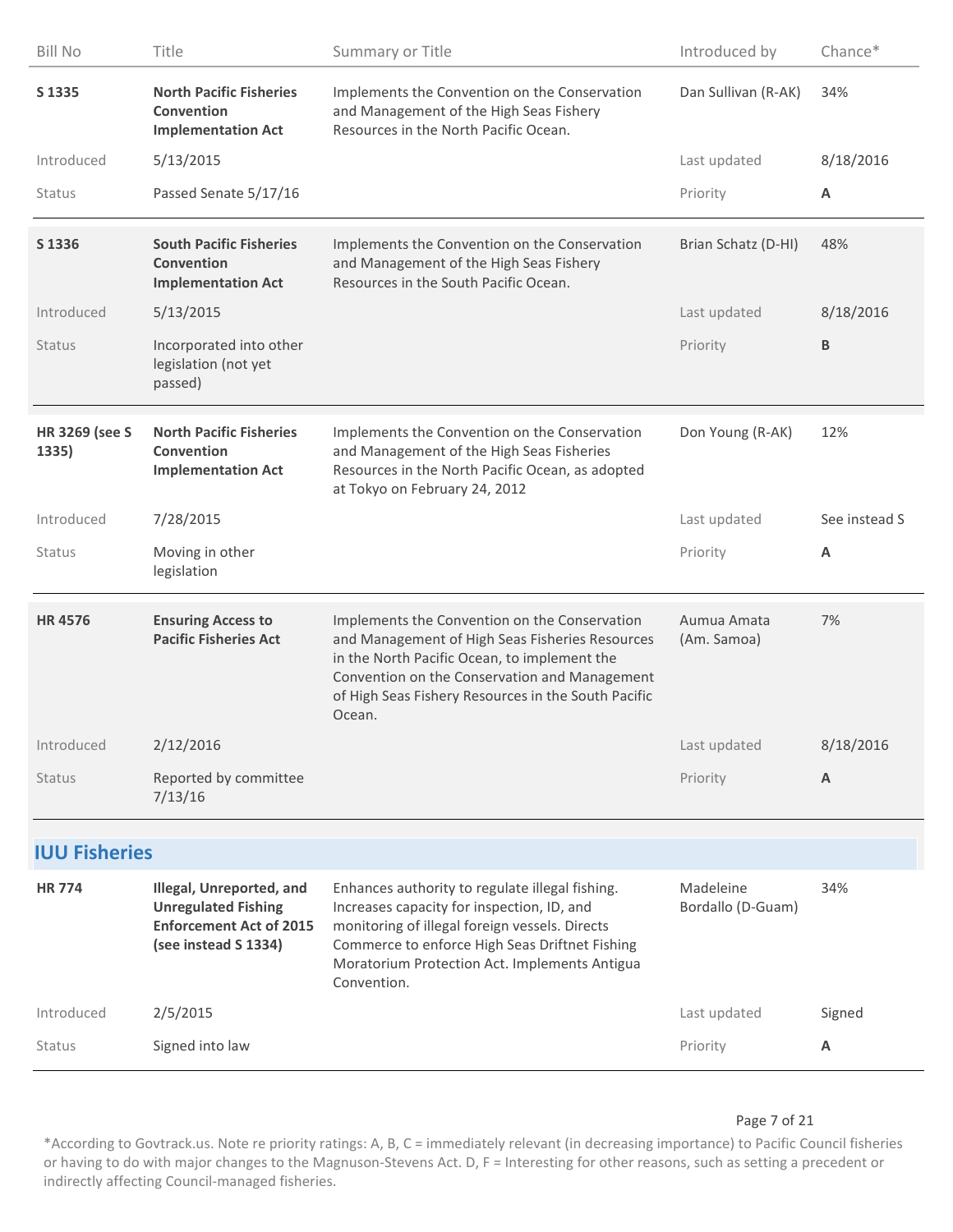| <b>Bill No</b>                       | Title                                                                                                         | Summary or Title                                                                                                                                                                                                                                 | Introduced by                       | Chance*      |
|--------------------------------------|---------------------------------------------------------------------------------------------------------------|--------------------------------------------------------------------------------------------------------------------------------------------------------------------------------------------------------------------------------------------------|-------------------------------------|--------------|
| S 1334<br>(Companion<br>bill signed) | Illegal, Unreported, and<br><b>Unregulated Fishing</b><br><b>Enforcement Act of 2015</b><br>(see also HR 774) | Strengthens enforcement mechanisms to stop<br>illegal, unreported, and unregulated fishing, and<br>amends the Tuna Conventions Act of 1950 to<br>implement the Antigua Convention. The Council<br>has commented on this and similar legislation. | Lisa Murkowski (R-<br>AK)           | 25%          |
| Introduced                           | 5/13/2015                                                                                                     |                                                                                                                                                                                                                                                  | Last updated                        | Signed       |
| Status                               | Companion bill signed<br>into law                                                                             |                                                                                                                                                                                                                                                  | Priority                            | A            |
| <b>Labeling</b>                      |                                                                                                               |                                                                                                                                                                                                                                                  |                                     |              |
| <b>AB 226</b>                        | <b>Pacific to Plate</b>                                                                                       | Makes it easier for commercial fishermen to sell<br>fish at farmers' markets. Allows fishermen's<br>markets to operate as food facilities; allows fresh<br>fish to be cleaned for direct sale; streamlines<br>permitting process.                | Toni Atkins (Cal<br>Assembly)       |              |
| Introduced                           | 2/3/2015                                                                                                      |                                                                                                                                                                                                                                                  | Last updated                        | Signed       |
| <b>Status</b>                        | Signed into law                                                                                               |                                                                                                                                                                                                                                                  | Priority                            | $\mathsf{C}$ |
| S 2095                               | <b>Alaskan Pollock and</b><br><b>Golden King Crab</b><br><b>Labeling Act</b>                                  | Establishes certain labeling requirements with<br>respect to pollock and golden king crab                                                                                                                                                        | Maria Cantwell (D-<br>WA)           | 5%           |
| Introduced                           | 9/29/2015                                                                                                     |                                                                                                                                                                                                                                                  | Last updated                        | 8/18/2016    |
| Status                               | Has not passed<br>committee.                                                                                  |                                                                                                                                                                                                                                                  | Priority                            | D            |
| <b>HR3282</b>                        | <b>Protecting Honest</b><br><b>Fishermen Act</b>                                                              | To strengthen Federal consumer protection and<br>product traceability with respect to commercially<br>marketed seafood.                                                                                                                          | <b>Blake Farenthold</b><br>$(R-TX)$ | 2%           |
| Introduced                           | 7/29/215                                                                                                      |                                                                                                                                                                                                                                                  | Last updated                        | 8/18/2016    |
| Status                               | Has not passed<br>committee.                                                                                  |                                                                                                                                                                                                                                                  | Priority                            | В            |
| <b>HR 3806</b>                       | <b>Alaskan Pollock and</b><br><b>Golden King Crab</b><br><b>Labeling Act</b>                                  | Establishes certain requirements with respect to<br>pollock and golden king crab.                                                                                                                                                                | Jaime Herrera-<br>Beutler (R-WA)    | 5%           |
| Introduced                           | 10/22/2015                                                                                                    |                                                                                                                                                                                                                                                  | Last updated                        | 8/18/2016    |
| Status                               | Has not passed<br>committee.                                                                                  |                                                                                                                                                                                                                                                  | Priority                            | C            |
| <b>Marine Mammals</b>                |                                                                                                               |                                                                                                                                                                                                                                                  |                                     |              |

### Page 8 of 21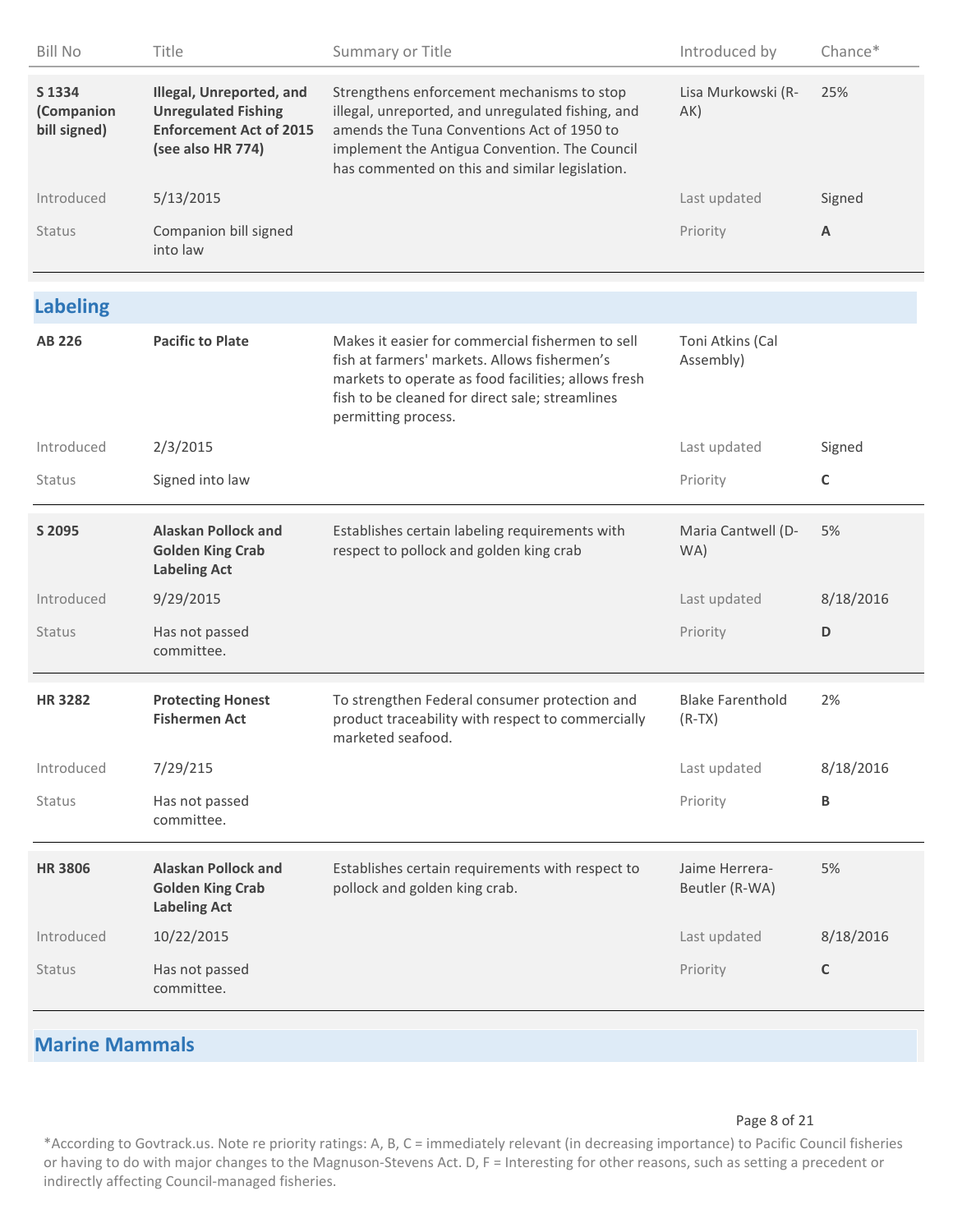| <b>Bill No</b>   | Title                                                                                                                                                | Summary or Title                                                                                                                                                                                                         | Introduced by                                                   | Chance*      |
|------------------|------------------------------------------------------------------------------------------------------------------------------------------------------|--------------------------------------------------------------------------------------------------------------------------------------------------------------------------------------------------------------------------|-----------------------------------------------------------------|--------------|
| <b>HR 564</b>    | <b>Endangered Salmon and</b><br><b>Fisheries Predation</b><br><b>Prevention Act</b>                                                                  | Amends the MMPA to reduce predation on<br>endangered Columbia River salmon and other<br>nonlisted species, and for other purposes. Identical<br>to Hastings bill submitted in 113th Congress.                            | Kurt Schraeder (D-<br>OR) & Jaime<br>Herrera-Beutler (R-<br>WA) | 10%          |
| Introduced       | 1/27/2015                                                                                                                                            |                                                                                                                                                                                                                          | Last updated                                                    | 8/18/2016    |
| Status           | Has not passed<br>committee.                                                                                                                         |                                                                                                                                                                                                                          | Priority                                                        | A            |
| S 3059           | <b>Marine Mammal</b><br><b>Research and Response</b><br>Act                                                                                          | Reauthorizes and amends the John H. Prescott<br>Marine Mammal Rescue and Response Grant<br>Program                                                                                                                       | Maria Cantwell (D-<br>WA)                                       | 37%          |
| Introduced       | 6/15/2016                                                                                                                                            |                                                                                                                                                                                                                          | Last updated                                                    | 8/18/2016    |
| <b>Status</b>    | Reported by committee<br>6/29/16                                                                                                                     |                                                                                                                                                                                                                          | Priority                                                        | D            |
| <b>HR 5270</b>   | <b>Efficient Marine</b><br><b>Mammal Protection Act</b>                                                                                              | Abolishes the Marine Mammal Commission and<br>transfers its functions to the United States Fish and<br>Wildlife Service.                                                                                                 | Steve Russell (R-<br>OK)                                        | 5%           |
| Introduced       | 5/17/2016                                                                                                                                            |                                                                                                                                                                                                                          | Last updated                                                    | 8/18/2016    |
| <b>Status</b>    | Recently introduced. Not<br>yet reported.                                                                                                            |                                                                                                                                                                                                                          | Priority                                                        | $\mathsf C$  |
| <b>HR 5776</b>   | <b>Marine Mammal</b><br><b>Research and Response</b><br><b>Act of 2016</b>                                                                           | Aims to strengthen the government's efforts to<br>protect and preserve marine mammals such as<br>orcas, seals, sea lions, and sea otters. Focuses on<br>data and resources to address strandings,<br>entanglements, etc. | Don Young (R-AK)                                                |              |
| Introduced       | 7/13/2016                                                                                                                                            |                                                                                                                                                                                                                          | Last updated                                                    | 8/17/2016    |
| <b>Status</b>    | <b>New</b>                                                                                                                                           |                                                                                                                                                                                                                          | Priority                                                        | C            |
| <b>Monuments</b> |                                                                                                                                                      |                                                                                                                                                                                                                          |                                                                 |              |
| S 228            | <b>National Monument</b><br><b>Designation</b><br><b>Transparency and</b><br><b>Accountability Act (see</b><br>also S 556, HR 900, S<br>437, HR 330) | Requires congressional and State approval of<br>national monuments and restrictions on the use of<br>national monuments.                                                                                                 | Michael Crapo (R-<br>ID)                                        | 15%          |
| Introduced       | 1/21/2015                                                                                                                                            |                                                                                                                                                                                                                          | Last updated                                                    | 8/18/2016    |
| <b>Status</b>    | Stalled. May revive next                                                                                                                             |                                                                                                                                                                                                                          | Priority                                                        | $\mathsf{C}$ |

### Page 9 of 21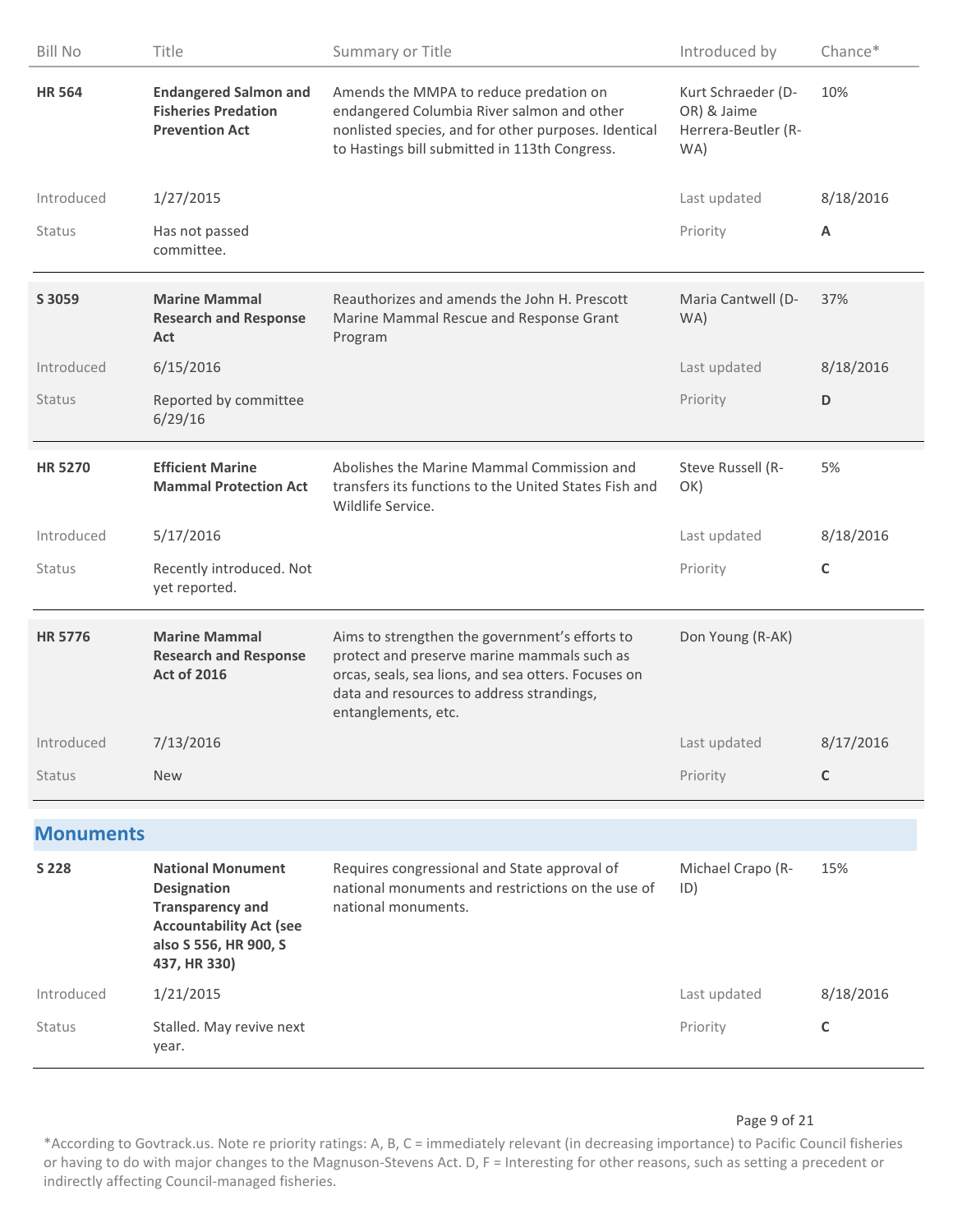| <b>Bill No</b> | Title                                                                                                                                        | Summary or Title                                                                                                                                                                                 | Introduced by             | Chance*     |
|----------------|----------------------------------------------------------------------------------------------------------------------------------------------|--------------------------------------------------------------------------------------------------------------------------------------------------------------------------------------------------|---------------------------|-------------|
| <b>HR330</b>   | <b>Marine Access and State</b><br><b>Transparency (see also</b><br>HR 900, S 437, S 228)                                                     | Requires congressional approval of national<br>monuments and restrictions on the use of national<br>monuments, to establish requirements for<br>declaration of marine national monuments.        | Don Young (R-AK)          | 7%          |
| Introduced     | 1/13/2015                                                                                                                                    |                                                                                                                                                                                                  | Last updated              | 8/18/2016   |
| <b>Status</b>  | Stalled. May revive next<br>year.                                                                                                            |                                                                                                                                                                                                  | Priority                  | $\mathsf C$ |
| S437           | <b>Improved National</b><br><b>Monument Designation</b><br>Process Act (see also HR<br>900, S 228, HR 330)                                   | Requires congressional approval of national<br>monuments and restrictions on the use of national<br>monuments, and establishes requirements for the<br>declaration of marine national monuments. | Lisa Murkowski (R-<br>AK) | 11%         |
| Introduced     | 2/10/2015                                                                                                                                    |                                                                                                                                                                                                  | Last updated              | 8/18/2016   |
| <b>Status</b>  | Stalled. May revive next<br>year.                                                                                                            |                                                                                                                                                                                                  | Priority                  | C           |
| <b>HR 900</b>  | <b>National Monument</b><br><b>Designation</b><br><b>Transparency and</b><br><b>Accountability Act (see</b><br>also HR 330, S 228, S<br>437) | Requires congressional and State approval of<br>national monuments and restrictions on the use of<br>national monuments.                                                                         | Raul Labrador (R-<br>ID)  | 15%         |
| Introduced     | 2/11/2015                                                                                                                                    |                                                                                                                                                                                                  | Last updated              | 8/18/2016   |
| Status         | Stalled. May revive next<br>year.                                                                                                            |                                                                                                                                                                                                  | Priority                  | $\mathsf C$ |
| <b>HR 5797</b> | <b>California Seamounts</b><br>and Ridges National<br><b>Marine Conservation</b><br><b>Area Designation and</b><br><b>Management Act</b>     | Creates a series of "Conservation Areas" in Federal<br>waters off the California coast.                                                                                                          | Sam Farr (D-CA)           |             |
| Introduced     | 7/14/2016                                                                                                                                    |                                                                                                                                                                                                  | Last updated              | 8/18/2016   |
| <b>Status</b>  | <b>New</b>                                                                                                                                   |                                                                                                                                                                                                  | Priority                  | Α           |
|                |                                                                                                                                              |                                                                                                                                                                                                  |                           |             |

# **MSA Reauthorization**

## Page 10 of 21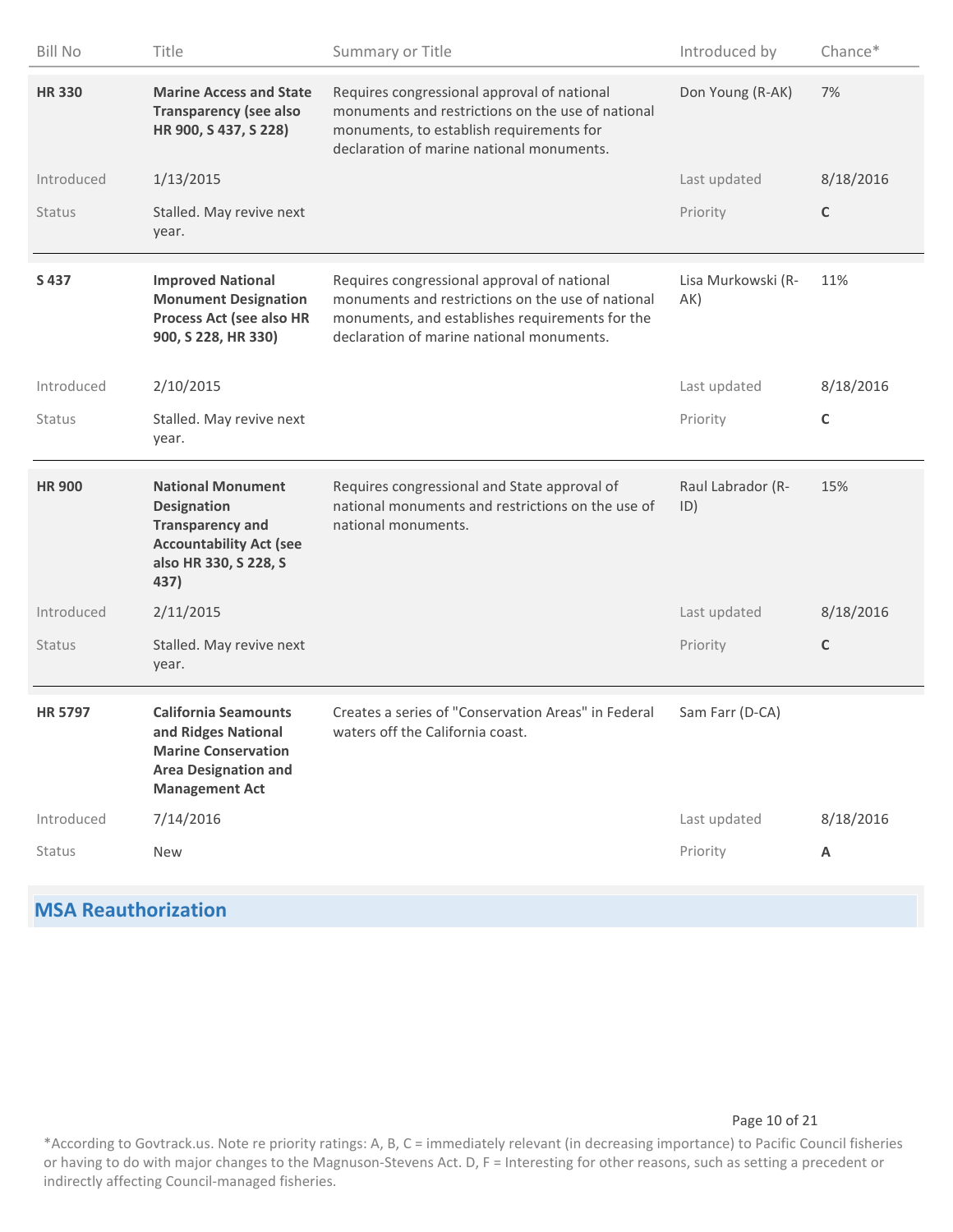| <b>Bill No</b> | Title                                                                                                                            | Summary or Title                                                                                                                                                                                                                                                        | Introduced by       | Chance*     |
|----------------|----------------------------------------------------------------------------------------------------------------------------------|-------------------------------------------------------------------------------------------------------------------------------------------------------------------------------------------------------------------------------------------------------------------------|---------------------|-------------|
| <b>HR 1335</b> | <b>Strengthening Fishing</b><br><b>Communities and</b><br><b>Increasing Flexibility in</b><br><b>Fisheries Management</b><br>Act | Amends the MSA with the purpose of providing<br>flexibility for fishery managers and stability for<br>fishermen.                                                                                                                                                        | Don Young (R-AK)    | 11%         |
| Introduced     | 3/4/2015                                                                                                                         |                                                                                                                                                                                                                                                                         | Last updated        | 8/18/2016   |
| Status         | Moved, then stalled.                                                                                                             |                                                                                                                                                                                                                                                                         | Priority            | Α           |
| S 1403         | <b>Florida Fisheries</b><br><b>Improvement Act</b><br>(amended)                                                                  | Amends the MSA to promote sustainable<br>conservation and management for the Gulf of<br>Mexico and South Atlantic fisheries and the<br>communities that rely on them.                                                                                                   | Marco Rubio (R-FL)  | 37%         |
| Introduced     | 5/20/2015                                                                                                                        |                                                                                                                                                                                                                                                                         | Last updated        | 8/18/2016   |
| <b>Status</b>  | Reported by committee,<br>then stalled.                                                                                          |                                                                                                                                                                                                                                                                         | Priority            | A           |
| <b>Other</b>   |                                                                                                                                  |                                                                                                                                                                                                                                                                         |                     |             |
| S 190          | <b>Imported Seafood</b><br><b>Safety Standards Act</b>                                                                           | Prohibits imports of seafood from a foreign country<br>unless certified compliant with U.S. standards.<br>Yearly inspection of foreign export facilities and<br>20% of all imported seafood. Foreign seafood could<br>only be imported at ports with trained personnel. | David Vitter (R-LA) | 11%         |
| Introduced     | 1/20/2015                                                                                                                        |                                                                                                                                                                                                                                                                         | Last updated        | 8/18/2016   |
| <b>Status</b>  | Has not passed<br>committee.                                                                                                     |                                                                                                                                                                                                                                                                         | Priority            | В           |
| <b>SB 1114</b> | (Would phase out<br>California drift gillnet<br>fishery)                                                                         | Would phase out California drift gillnet fishery                                                                                                                                                                                                                        | Ben Allen           | $0\%$       |
| Introduced     | 2/17/2016                                                                                                                        |                                                                                                                                                                                                                                                                         | Last updated        |             |
| Status         | Died in committee.                                                                                                               |                                                                                                                                                                                                                                                                         | Priority            | A           |
| <b>SB 1287</b> | <b>Whale Protection and</b><br><b>Crab Gear Retrieval Act</b>                                                                    | Promoted by crab fishermen to reduce whale<br>entanglement.                                                                                                                                                                                                             | Mike McGuire        |             |
| Introduced     | 2/19/2016                                                                                                                        |                                                                                                                                                                                                                                                                         | Last updated        | 8/18/2016   |
| Status         | Active                                                                                                                           |                                                                                                                                                                                                                                                                         | Priority            | $\mathsf C$ |

Page 11 of 21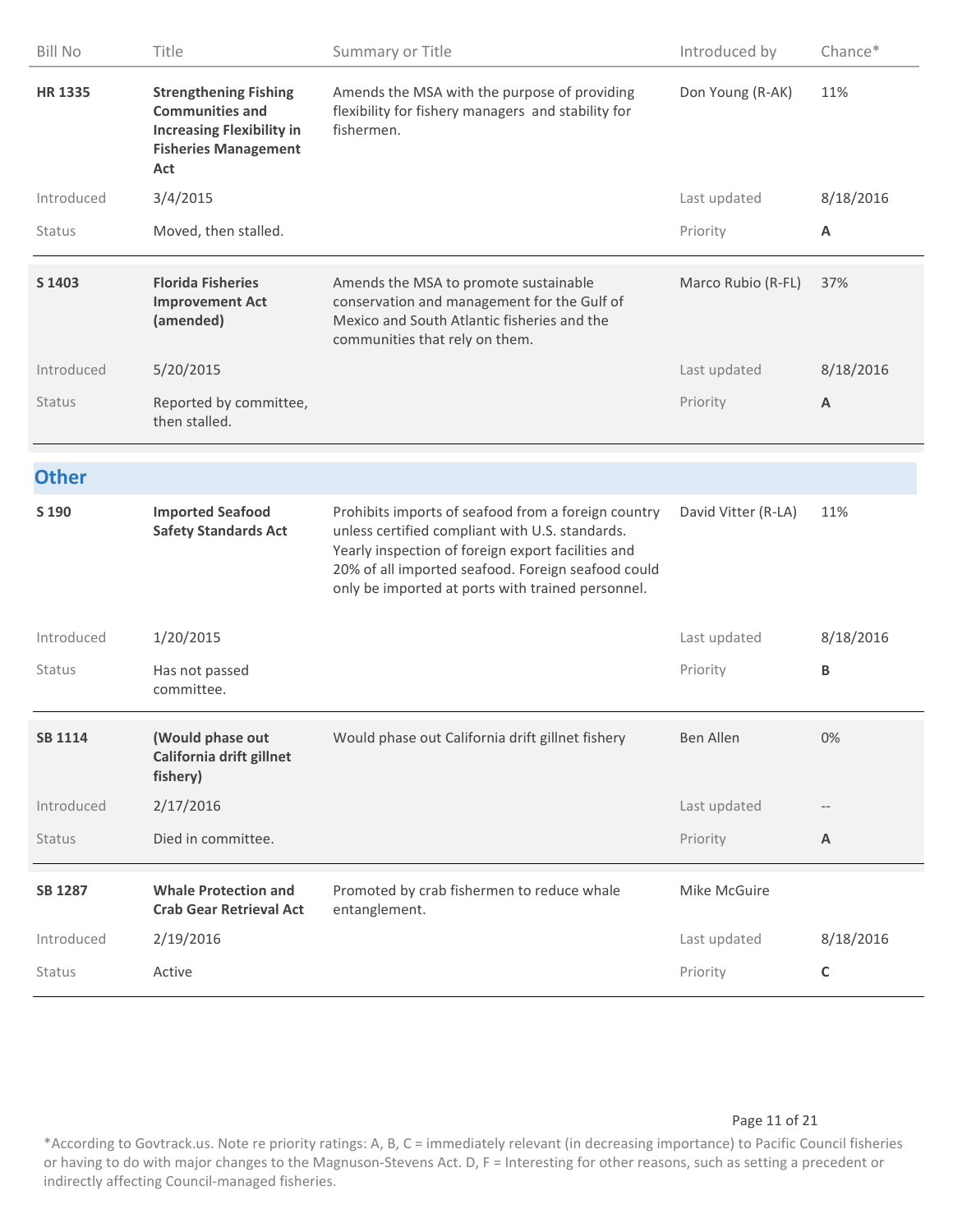| <b>Bill No</b> | Title                                                                                                        | Summary or Title                                                                                                                                                                                                                                        | Introduced by             | Chance*   |
|----------------|--------------------------------------------------------------------------------------------------------------|---------------------------------------------------------------------------------------------------------------------------------------------------------------------------------------------------------------------------------------------------------|---------------------------|-----------|
| <b>HR 1321</b> | <b>Microbead-Free Waters</b><br><b>Act of 2015</b>                                                           | Prohibits the sale or distribution of cosmetics<br>containing synthetic plastic microbeads.                                                                                                                                                             | Frank Pallone (D-<br>NJ)  | 40%       |
| Introduced     | 3/4/2015                                                                                                     |                                                                                                                                                                                                                                                         | Last updated              | Signed    |
| Status         | Signed into law                                                                                              |                                                                                                                                                                                                                                                         | Priority                  | C         |
| S 1623         | <b>Maritime Washington</b><br><b>National Heritage Area</b><br>Act                                           | Establishes the Maritime Washington National<br>Heritage Area in the state of Washington.                                                                                                                                                               | Maria Cantwell (D-<br>WA) |           |
| Introduced     | 6/18/2015                                                                                                    |                                                                                                                                                                                                                                                         | Last updated              | 8/17/2016 |
| Status         | Reported by committee<br>7/13/16.                                                                            |                                                                                                                                                                                                                                                         | Priority                  | D         |
| <b>HR 1869</b> | <b>Environmental</b><br><b>Compliance Cost</b><br><b>Transparency Act</b>                                    | Provides for transparency and reporting related to<br>costs incurred by the Bonneville Power<br>Administration and other power authorities related<br>to compliance with Federal environmental laws<br>impacting the conservation of fish and wildlife. | Paul Gosar (R-AZ)         | 3%        |
| Introduced     | 4/16/2015                                                                                                    |                                                                                                                                                                                                                                                         | Last updated              | 8/18/2016 |
| Status         | Has not passed<br>committee.                                                                                 |                                                                                                                                                                                                                                                         | Priority                  | D         |
| <b>HR 2040</b> | <b>Striped Bass American</b><br><b>Heritage Act</b>                                                          | Designates the Atlantic striped bass as the National<br>Fish of the United States.                                                                                                                                                                      | Tom MacArthur (R-<br>NJ)  | 3%        |
| Introduced     | 4/28/2015                                                                                                    |                                                                                                                                                                                                                                                         | Last updated              | 8/18/2016 |
| Status         | Has not passed<br>committee.                                                                                 |                                                                                                                                                                                                                                                         | Priority                  | D         |
| S 2886         | A bill to reauthorize the<br><b>Fisheries Restoration</b><br>and Irrigation Mitigation<br><b>Act of 2000</b> | Reauthorizes the Fisheries Restoration and<br>Irrigation Mitigation Act of 2000                                                                                                                                                                         | Ron Wyden (D-OR)          | 8%        |
| Introduced     | 4/28/2016                                                                                                    |                                                                                                                                                                                                                                                         | Last updated              | 8/16/2016 |
| <b>Status</b>  | Recently introduced. Not<br>yet reported.                                                                    |                                                                                                                                                                                                                                                         | Priority                  |           |
| S 3087         | <b>American Fisheries</b><br><b>Advisory Committee Act</b>                                                   | Establishes the American Fisheries Advisory<br>Committee to assist in the awarding of fisheries<br>research and development grants                                                                                                                      | Dan Sullivan (R-AK)       | 42%       |
| Introduced     | 6/22/2016                                                                                                    |                                                                                                                                                                                                                                                         | Last updated              | 8/18/2016 |
| Status         | Reported by committee<br>6/29/16                                                                             |                                                                                                                                                                                                                                                         | Priority                  | C         |

### Page 12 of 21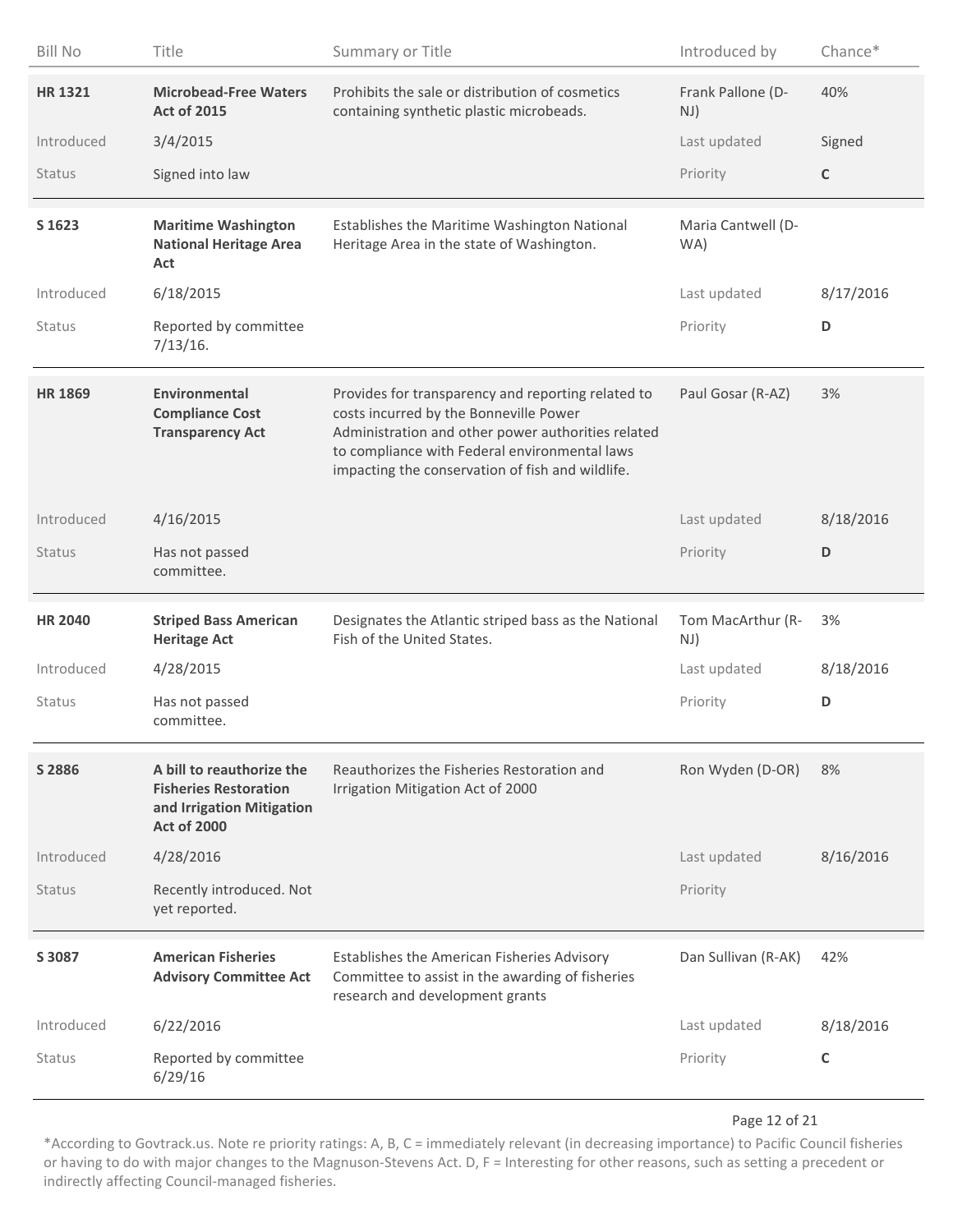| <b>Bill No</b> | Title                                                                                                | Summary or Title                                                                                                                                                                                                                                                           | Introduced by                  | Chance*     |
|----------------|------------------------------------------------------------------------------------------------------|----------------------------------------------------------------------------------------------------------------------------------------------------------------------------------------------------------------------------------------------------------------------------|--------------------------------|-------------|
| S 3095         | <b>Shark Fin Trade</b><br><b>Elimination Act</b>                                                     | A bill to prohibit sale of shark fins and for other<br>purposes.                                                                                                                                                                                                           | Cory Booker (D-NJ)             | 4%          |
| Introduced     | 6/23/2016                                                                                            |                                                                                                                                                                                                                                                                            | Last updated                   | 8/18/2016   |
| Status         | Recently introduced. Not<br>yet reported.                                                            |                                                                                                                                                                                                                                                                            | Priority                       | D           |
| S 3222         | <b>Columbia River In-Lieu</b><br>and Treaty Fishing<br><b>Access Sites</b><br><b>Improvement Act</b> | Authorizes Secretary of the Interior to assess<br>sanitation & safety conditions at Bureau of Indian<br>Affairs facilities that were constructed to provide<br>treaty tribes access to traditional fishing grounds<br>and expend funds on construction of facilities and s | Ron Wyden (D-OR)               |             |
| Introduced     | 7/14/2016                                                                                            |                                                                                                                                                                                                                                                                            | Last updated                   | 8/17/2016   |
| Status         | Recently introduced. Not<br>yet reported.                                                            |                                                                                                                                                                                                                                                                            | Priority                       | $\mathsf C$ |
| S 3278         | <b>Invasive Fish and</b><br><b>Wildlife Prevention Act</b>                                           | A bill to establish an improved regulatory process<br>to prevent the introduction and establishment in<br>the United States of injurious wildlife.                                                                                                                         | Kirsten Gillibrand<br>$(D-NY)$ |             |
| Introduced     | 7/14/2016                                                                                            |                                                                                                                                                                                                                                                                            | Last updated                   | 8/22/2016   |
| <b>Status</b>  | <b>New</b>                                                                                           |                                                                                                                                                                                                                                                                            | Priority                       | D           |
| <b>HR4480</b>  | <b>Albatross and Petrel</b><br><b>Conservation Act</b>                                               | Implements the Agreement on the Conservation of<br>Albatrosses and Petrels.                                                                                                                                                                                                | Alan Lowenthal (D-<br>CA)      | 7%          |
| Introduced     | 2/4/2016                                                                                             |                                                                                                                                                                                                                                                                            | Last updated                   | 8/18/2016   |
| <b>Status</b>  | Recently introduced. Not<br>yet reported.                                                            |                                                                                                                                                                                                                                                                            | Priority                       | C           |
| <b>HR4617</b>  | <b>Untitled</b>                                                                                      | Amends the National School Lunch Act to require<br>that the Buy American purchase requirement for<br>the school lunch program include fish harvested<br>within United States waters, and for other<br>purposes.                                                            | Suzan DelBene (D-<br>WA)       | $1\%$       |
| Introduced     | 2/25/2016                                                                                            |                                                                                                                                                                                                                                                                            | Last updated                   | 8/18/2016   |
| Status         | Recently introduced. Not<br>yet reported.                                                            |                                                                                                                                                                                                                                                                            | Priority                       | C           |

### Page 13 of 21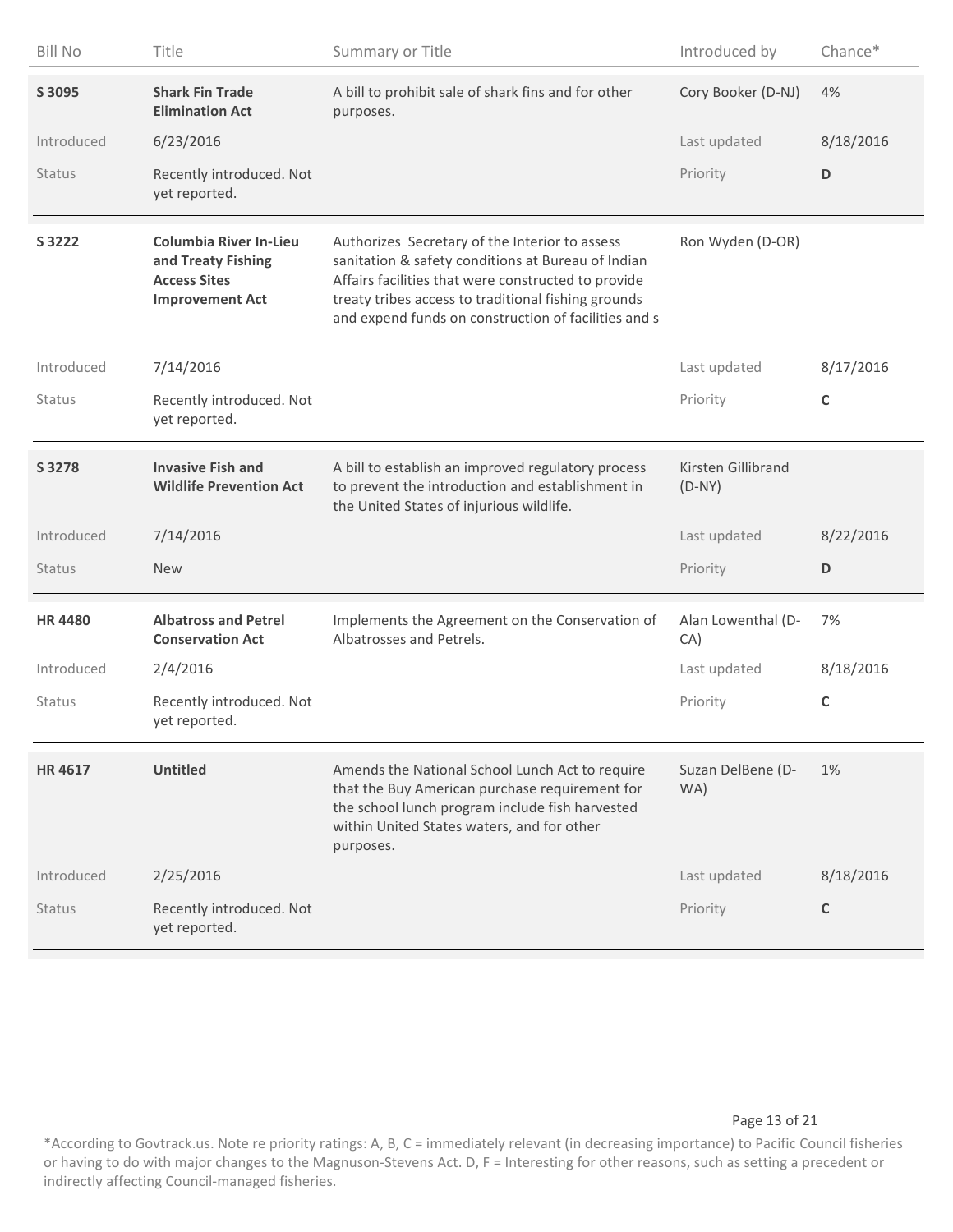| <b>Bill No</b>        | Title                                                                            | Summary or Title                                                                                                | Introduced by                           | Chance*     |
|-----------------------|----------------------------------------------------------------------------------|-----------------------------------------------------------------------------------------------------------------|-----------------------------------------|-------------|
| <b>HR 5281</b>        | <b>Endangered Species</b><br><b>Management Self-</b><br><b>Determination Act</b> | Allows states control over ESA designations.                                                                    | <b>Blaine</b><br>Luetkemeyer (R-<br>MO) |             |
| Introduced            | 3/18/2016                                                                        |                                                                                                                 | Last updated                            | 8/18/2016   |
| Status                | <b>New</b>                                                                       |                                                                                                                 | Priority                                | $\mathsf C$ |
| <b>HR 5584</b>        | <b>Shark Fin Trade</b><br><b>Elimination Act</b>                                 | To prohibit the sale of shark fins, and for other<br>purposes.                                                  | Gregorio Sablan<br>(Del-CNMI)           |             |
| Introduced            | 6/24/2016                                                                        |                                                                                                                 | Last updated                            | 8/22/2016   |
| <b>Status</b>         | <b>New</b>                                                                       |                                                                                                                 | Priority                                | $\mathsf C$ |
| <b>Other Councils</b> |                                                                                  |                                                                                                                 |                                         |             |
| <b>HR981</b>          | <b>Red Snapper Regulatory</b><br><b>Reform Act</b>                               | Amends the MSA in regard to Gulf of Mexico Red<br>Snapper management.                                           | Bradley Byrne (R-<br>AK)                | 6%          |
| Introduced            | 2/13/2015                                                                        |                                                                                                                 | Last updated                            | 8/18/2016   |
| Status                | Has not passed<br>committee.                                                     |                                                                                                                 | Priority                                | F           |
| S 1414                | <b>Rhode Island</b><br><b>Fishermen's Fairness Act</b><br>(see also HR 2541)     | Amends the MSA to add Rhode Island to the Mid-<br>Atlantic Fishery Management Council.                          | Jack Reed (D-RI)                        | 3%          |
| Introduced            | 5/21/2015                                                                        |                                                                                                                 | Last updated                            | 8/18/2016   |
| <b>Status</b>         | Has not passed<br>committee.                                                     |                                                                                                                 | Priority                                | D           |
| <b>HR 2541</b>        | Rhode Island<br>(see also S 1414)                                                | Amends the MSA to add Rhode Island to the Mid-<br>Fishermen's Fairness Act Atlantic Fishery Management Council. | Jim Langevin (D-RI)                     | 3%          |
| Introduced            | 5/21/2015                                                                        |                                                                                                                 | Last updated                            | 8/18/2016   |
| Status                | Has not passed<br>committee.                                                     |                                                                                                                 | Priority                                | D           |
| <b>HR 3094</b>        | <b>Gulf States Red Snapper</b><br><b>Management Authority</b><br>Act             | Amends the MSA to transfer to States the authority<br>to manage red snapper fisheries in the Gulf of<br>Mexico  | Garrett Graves (R-<br>LA)               | 7%          |
| Introduced            | 7/16/2015                                                                        |                                                                                                                 | Last updated                            | 8/18/2016   |
| <b>Status</b>         | Reported by committee<br>6/15/16                                                 |                                                                                                                 | Priority                                | D           |
|                       |                                                                                  |                                                                                                                 |                                         |             |

# **Rec Hunting/Fishing**

#### Page 14 of 21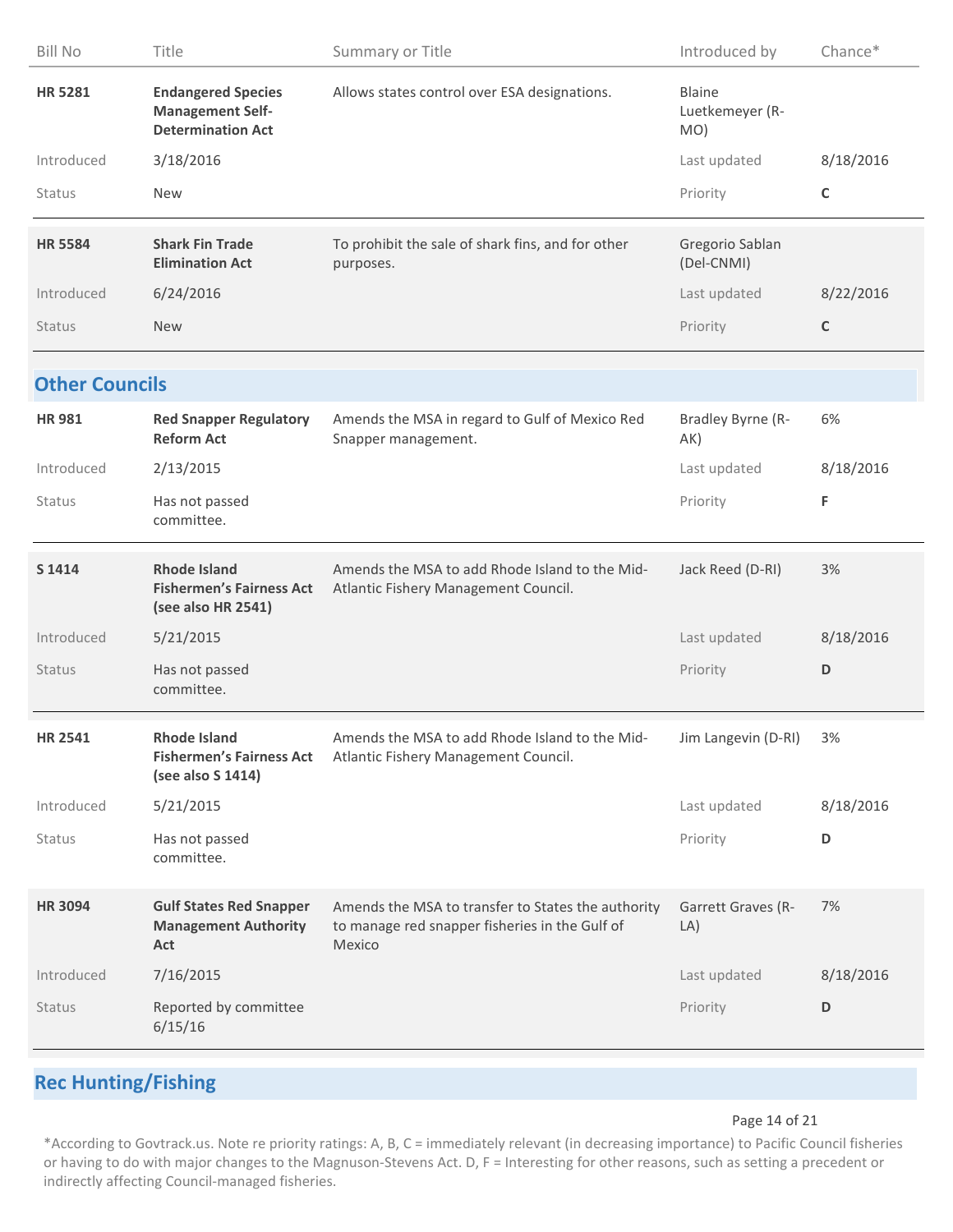| <b>Bill No</b>       | Title                                                                                              | Summary or Title                                                                                                                                                                                                           | Introduced by             | Chance*       |
|----------------------|----------------------------------------------------------------------------------------------------|----------------------------------------------------------------------------------------------------------------------------------------------------------------------------------------------------------------------------|---------------------------|---------------|
| S 225                | Hunting, Fishing, and<br><b>Recreational Shooting</b><br><b>Protection Act (see also</b><br>S 405) | Amends the Toxic Substances Control Act to clarify<br>the jurisdiction of the EPA with respect to lead<br>bullets and fishing tackle. Exempts those articles<br>from a definition under that Act.                          | John Thune (R-SD)         | 1%            |
| Introduced           | 1/21/2015                                                                                          |                                                                                                                                                                                                                            | Last updated              | 8/18/2016     |
| Status               | Has not passed<br>committee.                                                                       |                                                                                                                                                                                                                            | Priority                  | D             |
| S 405 (see S<br>659) | <b>Bipartisan Sportsmen's</b><br>Act of 2015 (see instead<br>S 659, HR 556)                        | A bill to protect and enhance opportunities for<br>recreational hunting, fishing, and shooting, and for<br>other purposes.                                                                                                 | Lisa Murkowski (R-<br>AK) | 43%           |
| Introduced           | 2/5/2015                                                                                           |                                                                                                                                                                                                                            | Last updated              | See instead S |
| Status               | See instead S 659.                                                                                 |                                                                                                                                                                                                                            | Priority                  | D             |
| <b>HR528</b>         | <b>Recreational Fishing and</b><br><b>Hunting Heritage and</b><br><b>Opportunities Act</b>         | Directs Federal public land management officials to<br>exercise their authority under existing law to<br>facilitate use of and access to Federal public lands<br>for fishing, sport hunting, and recreational<br>shooting. | Dan Benishek (R-<br>MI)   | 8%            |
| Introduced           | 1/26/2015                                                                                          |                                                                                                                                                                                                                            | Last updated              | 8/18/2016     |
| Status               | Has not passed<br>committee.                                                                       |                                                                                                                                                                                                                            | Priority                  | D             |
| S 556                | <b>Bipartisan Sportsmen's</b><br>Act of 2015 (see also HR<br>225, S 405)                           | A bill to protect and enhance opportunities for<br>recreational hunting, fishing, and shooting, and for<br>other purposes                                                                                                  | Lisa Murkowski (R-<br>AK) | 37%           |
| Introduced           | 2/25/2015                                                                                          |                                                                                                                                                                                                                            | Last updated              | 8/18/2016     |
| Status               | Reported by committee,<br>then stalled.                                                            |                                                                                                                                                                                                                            | Priority                  | D             |
| S 659                | <b>Bipartisan Sportsmen's</b><br><b>Act of 2015</b>                                                | A bill to protect and enhance opportunities for<br>recreational hunting, fishing, and shooting, and for<br>other purposes                                                                                                  | Dan Sullivan (R-AK)       | 21%           |
| Introduced           | 3/4/2015                                                                                           |                                                                                                                                                                                                                            | Last updated              | 8/18/2016     |
| Status               | Reported by committee,<br>then stalled.                                                            |                                                                                                                                                                                                                            | Priority                  | D             |
| S 3099               | <b>Access for Sportfishing</b><br><b>Act of 2016</b>                                               | To preserve and enhance saltwater fishing<br>opportunities for recreational anglers                                                                                                                                        | Bill Nelson (D-FL)        | 48%           |
| Introduced           | 6/23/2016                                                                                          |                                                                                                                                                                                                                            | Last updated              | 8/18/2016     |
| Status               | Reported by committee<br>6/29/16                                                                   |                                                                                                                                                                                                                            | Priority                  | $\mathsf C$   |

### Page 15 of 21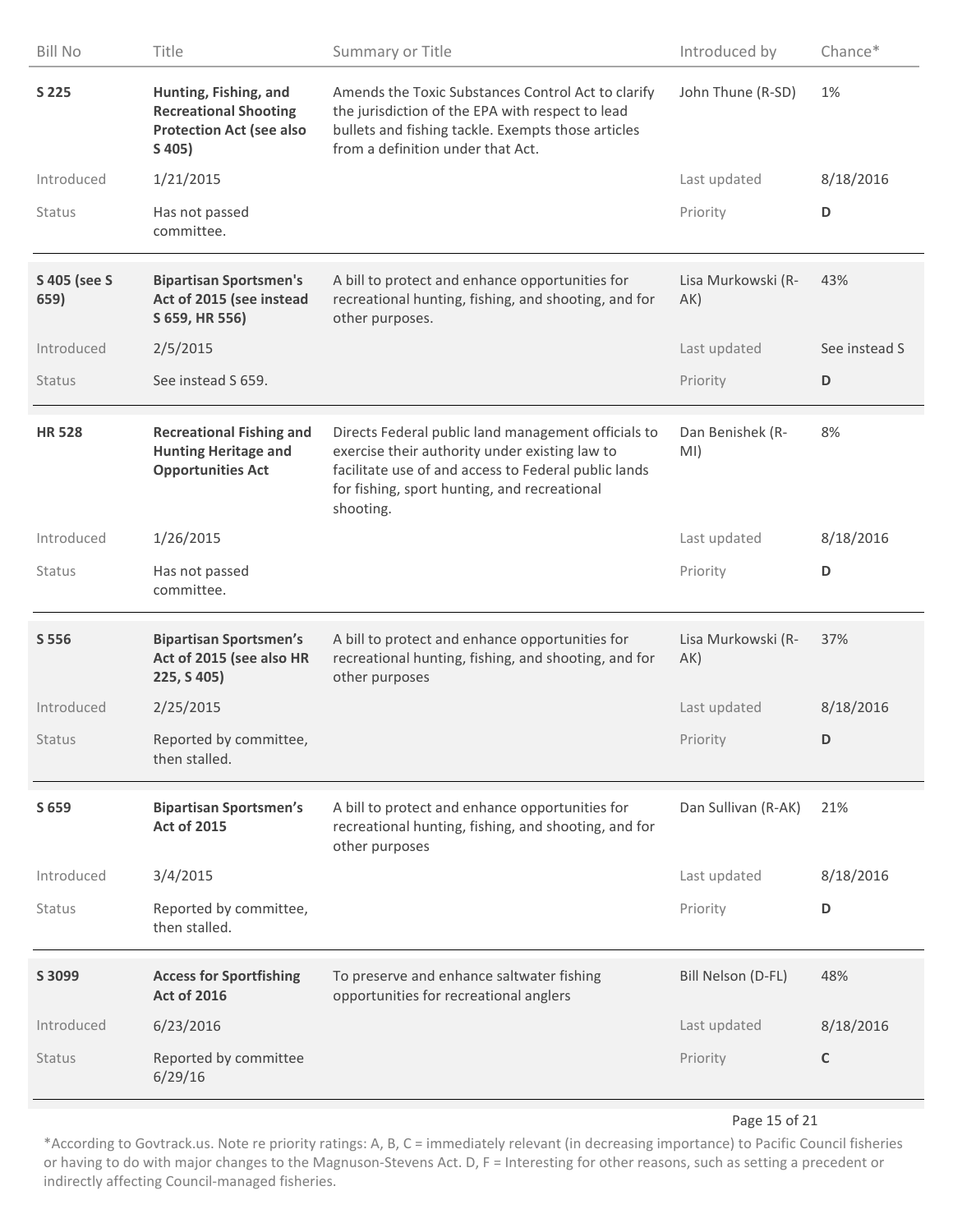| <b>Bill No</b> | Title                                                                         | Summary or Title                                                                                                                                                                            | Introduced by             | Chance*     |
|----------------|-------------------------------------------------------------------------------|---------------------------------------------------------------------------------------------------------------------------------------------------------------------------------------------|---------------------------|-------------|
| <b>Science</b> |                                                                               |                                                                                                                                                                                             |                           |             |
| <b>HR 1207</b> | <b>Healthy Fisheries</b><br><b>Through Better Science</b><br>Act (see S 1403) | Amends the MSA to require Commerce to develop<br>a plan to conduct stock assessments for all stocks<br>of fish for which a fishery management plan is in<br>effect.                         | Robert Wittman (R-<br>VA) | 3%          |
| Introduced     | 3/2/2015                                                                      |                                                                                                                                                                                             | Last updated              | 8/18/2016   |
| Status         | Has not passed<br>committee.                                                  |                                                                                                                                                                                             | Priority                  | В           |
| S 1886         | <b>Coordinated Ocean</b><br><b>Monitoring and</b><br><b>Research Act</b>      | Reauthorizes the Integrated Coastal and Ocean<br>Observation System Act of 2009                                                                                                             | Roger Wicker (R-<br>MS)   | 25%         |
| Introduced     | 7/29/2015                                                                     |                                                                                                                                                                                             | Last updated              | 8/18/2016   |
| <b>Status</b>  | Reported by committee,<br>then stalled.                                       |                                                                                                                                                                                             | Priority                  | C           |
| S 5775         | <b>American Fisheries</b><br><b>Advisory Committee Act</b>                    | To establish the American Fisheries Advisory<br>Committee to assist in the awarding of fisheries<br>research and development grants                                                         | Don Young                 |             |
| Introduced     | 7/13/2016                                                                     |                                                                                                                                                                                             | Last updated              | 8/22/2016   |
| Status         | <b>New</b>                                                                    |                                                                                                                                                                                             | Priority                  | $\mathsf C$ |
|                | <b>Vessel Finance/Operations</b>                                              |                                                                                                                                                                                             |                           |             |
| <b>HR337</b>   | <b>Maritime Lien Reform</b><br>Act                                            | Limits maritime liens on fishing permits.                                                                                                                                                   | Don Young (R-AK)          | 1%          |
| Introduced     | 1/13/2015                                                                     |                                                                                                                                                                                             | Last updated              | 8/18/2016   |
| Status         | Has not passed<br>committee.                                                  |                                                                                                                                                                                             | Priority                  | A           |
| S 373          | <b>Vessel Incidental</b><br>Discharge Act (see also<br>HR 980)                | Establishes nationally uniform and environmentally<br>sound standards governing discharges incidental to<br>the normal operation of a vessel. (Makes current<br>NPDES exemption permanent). | Marco Rubio (R-FL)        | 36%         |
| Introduced     | 2/4/2015                                                                      |                                                                                                                                                                                             | Last updated              | 8/18/2016   |
| Status         | Incorporated into other<br>legislation (not yet<br>passed)                    |                                                                                                                                                                                             | Priority                  | A           |

### Page 16 of 21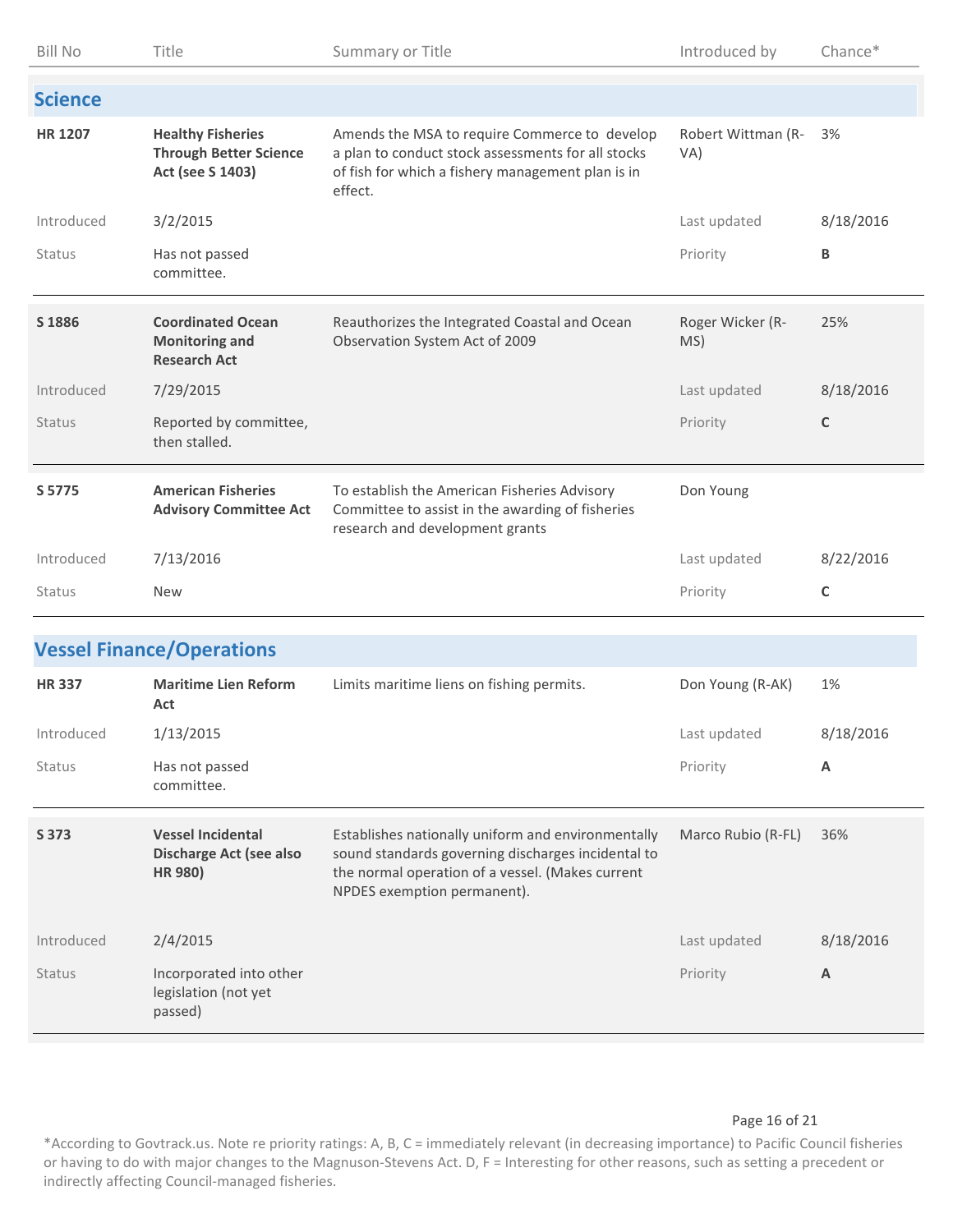| <b>Bill No</b>               | Title                                                                                | Summary or Title                                                                                                                                                                                                                                   | Introduced by                   | Chance*       |
|------------------------------|--------------------------------------------------------------------------------------|----------------------------------------------------------------------------------------------------------------------------------------------------------------------------------------------------------------------------------------------------|---------------------------------|---------------|
| <b>HR 980 (see S</b><br>373) | <b>Vessel Incidental</b><br><b>Discharge Act (see</b><br>instead S 373)              | Makes vessel discharge exception permanent. See<br>S 373 instead.                                                                                                                                                                                  | Duncan Hunter (R-<br>CA)        | 5%            |
| Introduced                   | 2/13/2015                                                                            |                                                                                                                                                                                                                                                    | Last updated                    | See instead S |
| <b>Status</b>                | Incorporated into other<br>legislation (not yet<br>passed)                           |                                                                                                                                                                                                                                                    | Priority                        | Α             |
| <b>HR 1826</b>               | <b>Fishing Economy</b><br><b>Improvement Act</b>                                     | Reauthorizes the MSA.                                                                                                                                                                                                                              | Gregorio Sablan<br>(Guam - Ind) | 13%           |
| Introduced                   | 4/15/2015                                                                            |                                                                                                                                                                                                                                                    | Last updated                    | 8/18/2016     |
| Status                       | Superceded.                                                                          |                                                                                                                                                                                                                                                    | Priority                        | A             |
| <b>HR 2106</b>               | <b>Fisheries Investment</b><br>and Regulatory Relief<br><b>Act of 2015</b>           | Provides funding to support fisheries and the<br>communities that rely upon them, to clear<br>unnecessary regulatory burdens and streamline<br>Federal fisheries management. Amends S-K Act.                                                       | Frank Guinta (R-<br>NH)         | 5%            |
| Introduced                   | 4/29/2015                                                                            |                                                                                                                                                                                                                                                    | Last updated                    | 8/18/2016     |
|                              |                                                                                      |                                                                                                                                                                                                                                                    |                                 |               |
| Status                       | Has not passed<br>committee.                                                         |                                                                                                                                                                                                                                                    | Priority                        | A             |
| <b>HR 5531</b>               | <b>Miscellaneous Maritime</b><br><b>Transportation</b><br><b>Amendments Act</b>      | Amends United States Code title 46 to improve<br>maritime transportation. Changes deadline for<br>alternate fishing safety compliance program.                                                                                                     | Duncan Hunter (R-<br>CA)        | 3%            |
| Introduced                   | 6/20/2016                                                                            |                                                                                                                                                                                                                                                    | Last updated                    | 8/18/2016     |
| <b>Status</b>                | <b>New</b>                                                                           |                                                                                                                                                                                                                                                    | Priority                        | D             |
| <b>Water/Drought</b>         |                                                                                      |                                                                                                                                                                                                                                                    |                                 |               |
| S 133                        | <b>Klamath Basin Water</b><br><b>Recovery and Economic</b><br><b>Restoration Act</b> | A bill to approve and implement the Klamath Basin<br>agreements, to improve natural resource<br>management, support economic development, and<br>sustain agricultural production in the Klamath River<br>Basin, etc. Discussed by LC in June 2014. | Ron Wyden (D-OR)                | 24%           |
| Introduced                   | 1/8/2015                                                                             |                                                                                                                                                                                                                                                    | Last updated                    | 8/18/2016     |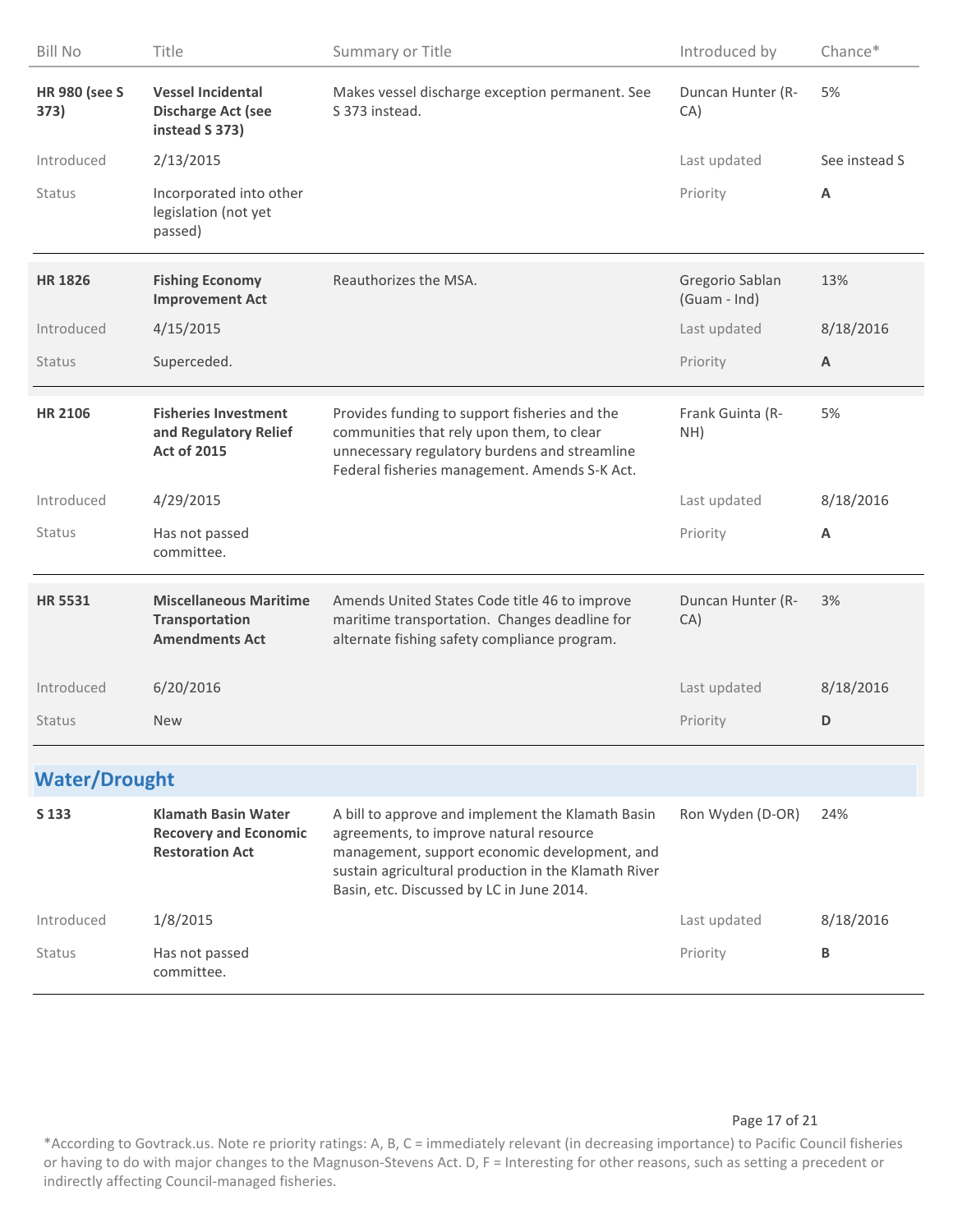| <b>Bill No</b> | Title                                                                                  | Summary or Title                                                                                                                                                                                                                                        | Introduced by                | Chance*      |
|----------------|----------------------------------------------------------------------------------------|---------------------------------------------------------------------------------------------------------------------------------------------------------------------------------------------------------------------------------------------------------|------------------------------|--------------|
| S 176          | <b>Water in the 21st</b><br>Century Act (W21) (see<br>also HR 291)                     | A bill to advance integrated water management<br>and development through innovation, resiliency,<br>conservation, and efficiency in the 21st century.                                                                                                   | Barbara Boxer (D-<br>CA)     | 1%           |
| Introduced     | 1/13/2015                                                                              |                                                                                                                                                                                                                                                         | Last updated                 | 8/18/2016    |
| Status         | Has not passed<br>committee.                                                           |                                                                                                                                                                                                                                                         | Priority                     | $\mathsf{C}$ |
| <b>HR 291</b>  | <b>Water in the 21st</b><br>Century Act (W21) (see<br>also S 176)                      | Sets up \$1.95 billion in loans and grants over 5<br>years for water recycling, storm water capture and<br>treatment, ground water management and water<br>infrastructure projects. Sets aside \$6 million to<br>study the feasibility of desalination. | Grace Napolitano<br>$(D-CA)$ | 2%           |
| Introduced     | 1/13/2015                                                                              |                                                                                                                                                                                                                                                         | Last updated                 | 8/18/2016    |
| Status         | Has not passed<br>committee.                                                           |                                                                                                                                                                                                                                                         | Priority                     | $\mathsf C$  |
| <b>HR 1060</b> | <b>Sacramento Valley</b><br><b>Water Storage and</b><br><b>Restoration Act of 2015</b> | Directs Interior to support non-Federal investments<br>in water infrastructure improvements in the<br>Sacramento Valley, specifically the Sites Reservoir.                                                                                              | Doug LaMalfa (R-<br>CA)      | 2%           |
| Introduced     | 2/25/2015                                                                              |                                                                                                                                                                                                                                                         | Last updated                 | 8/18/2016    |
| Status         | Has not passed<br>committee.                                                           |                                                                                                                                                                                                                                                         | Priority                     | $\mathsf C$  |
| S 1140         | <b>Federal Water Quality</b><br><b>Protection Act</b>                                  | Revises the definition of the term "waters of the<br>United States." Halts an ongoing COE/EPA<br>rulemaking to clarify and restore Clean Water Act<br>protections for certain water bodies.                                                             | John Barrasso (R-<br>WY)     | 15%          |
| Introduced     | 4/30/2015                                                                              |                                                                                                                                                                                                                                                         | Last updated                 | 8/18/2016    |
| Status         | Failed cloture.                                                                        |                                                                                                                                                                                                                                                         | Priority                     | C            |
| S 1236         | Hydropower<br><b>Improvement Act of</b><br>2015                                        | Amends the Federal Power Act to modify certain<br>requirements relating to license applications<br>before FERC. Aimed at streamlining process for<br>small projects.                                                                                    | Lisa Murkowski (R-<br>AK)    | 23%          |
| Introduced     | 5/6/2015                                                                               |                                                                                                                                                                                                                                                         | Last updated                 | 8/18/2016    |
| Status         | Has not passed<br>committee.                                                           |                                                                                                                                                                                                                                                         | Priority                     | В            |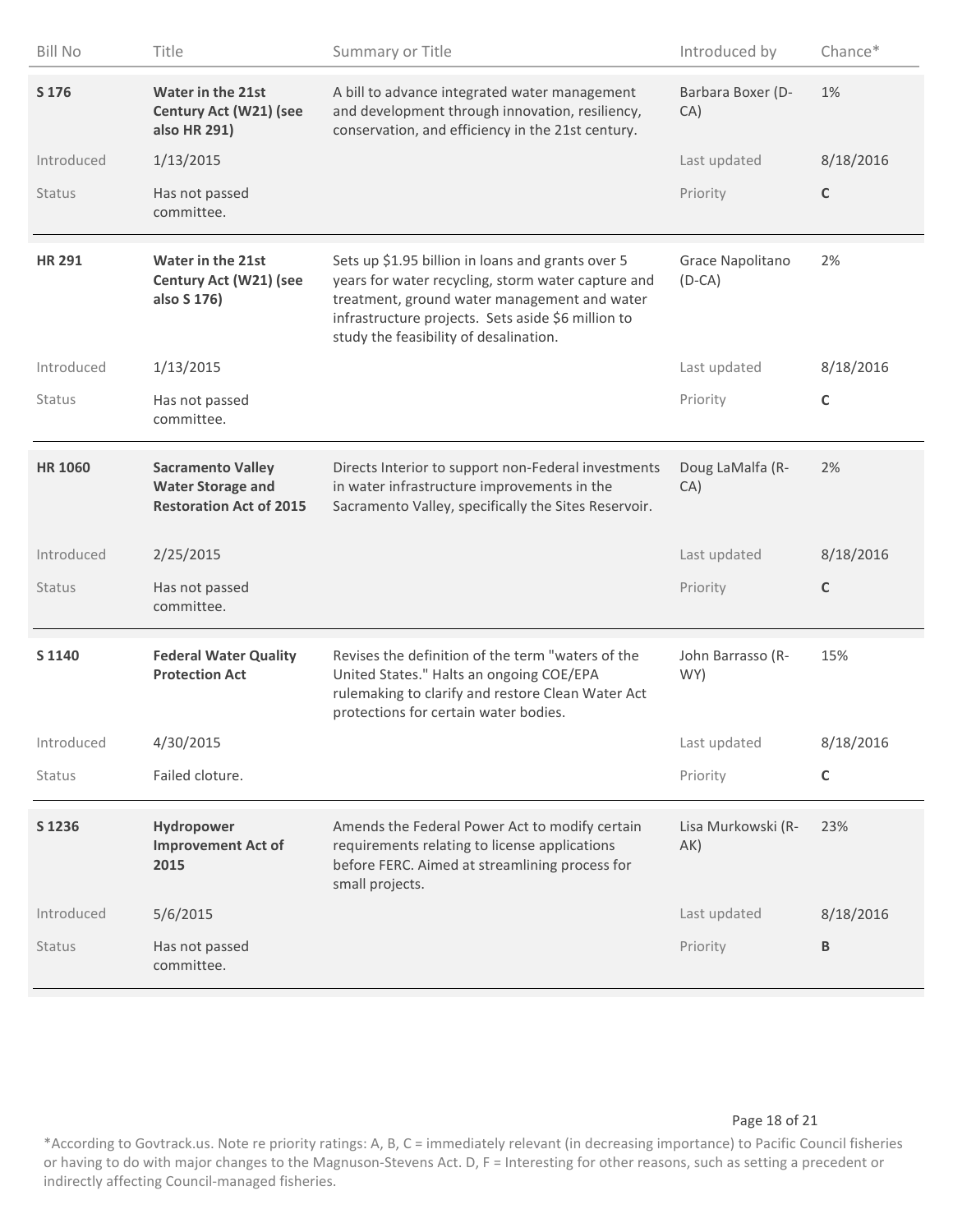| <b>Bill No</b> | Title                                                         | Summary or Title                                                                                                                                                                                                        | Introduced by                | Chance*        |
|----------------|---------------------------------------------------------------|-------------------------------------------------------------------------------------------------------------------------------------------------------------------------------------------------------------------------|------------------------------|----------------|
| S 1338         | <b>Small Hydro Act of 2015</b>                                | Amends the Federal Power Act to provide licensing<br>procedures for certain types of hydro projects<br>under 5 megawatts.                                                                                               | Angus King (Ind-<br>ME)      | 8%             |
| Introduced     | 4/14/2015                                                     |                                                                                                                                                                                                                         | Last updated                 | 8/18/2016      |
| Status         | Has not passed<br>committee.                                  |                                                                                                                                                                                                                         | Priority                     | $\mathsf{C}$   |
| <b>HR 1668</b> | <b>Save Our Water Act</b>                                     | Amends the Endangered Species Act to provide for<br>suspension of application of the Act to water<br>releases by Federal and State agencies in river<br>basins that are affected by drought, and for other<br>purposes. | Tom McClintock (R-<br>CA)    | 7%             |
| Introduced     | 3/26/2015                                                     |                                                                                                                                                                                                                         | Last updated                 | 8/18/2016      |
| <b>Status</b>  | Has not passed<br>committee.                                  |                                                                                                                                                                                                                         | Priority                     | A              |
| S 1837         | <b>Drought Recovery and</b><br><b>Resilience Act</b>          | A bill to provide drought assistance and improved<br>water supply reliability to the State of California,<br>other western States, and the Nation.                                                                      | Barbara Boxer (D-<br>CA)     | 1%             |
| Introduced     | 7/22/2015                                                     |                                                                                                                                                                                                                         | Last updated                 | 8/18/2016      |
| Status         | Has not passed<br>committee.                                  |                                                                                                                                                                                                                         | Priority                     | $\overline{A}$ |
| S 1894         | <b>California Emergency</b><br><b>Drought Relief Act</b>      | A bill to provide short-term water supplies to<br>drought-stricken California.                                                                                                                                          | Dianne Feinstein<br>$(D-CA)$ | 3%             |
| Introduced     | 7/29/2015                                                     |                                                                                                                                                                                                                         | Last updated                 | 8/18/2016      |
| Status         | Has not passed<br>committee.                                  |                                                                                                                                                                                                                         | Priority                     | $\overline{A}$ |
| <b>HR 2220</b> | <b>Marine and Hydrokinetic</b><br><b>Renewable Energy Act</b> | Promotes research, development, and<br>demonstration of marine and hydrokinetic<br>renewable energy technologies                                                                                                        | Theodore Deutch<br>$(D-FL)$  | 2%             |
| Introduced     | 5/1/2015                                                      |                                                                                                                                                                                                                         | Last updated                 | 8/18/2016      |
| Status         | Has not passed<br>committee.                                  |                                                                                                                                                                                                                         | Priority                     | $\mathsf{C}$   |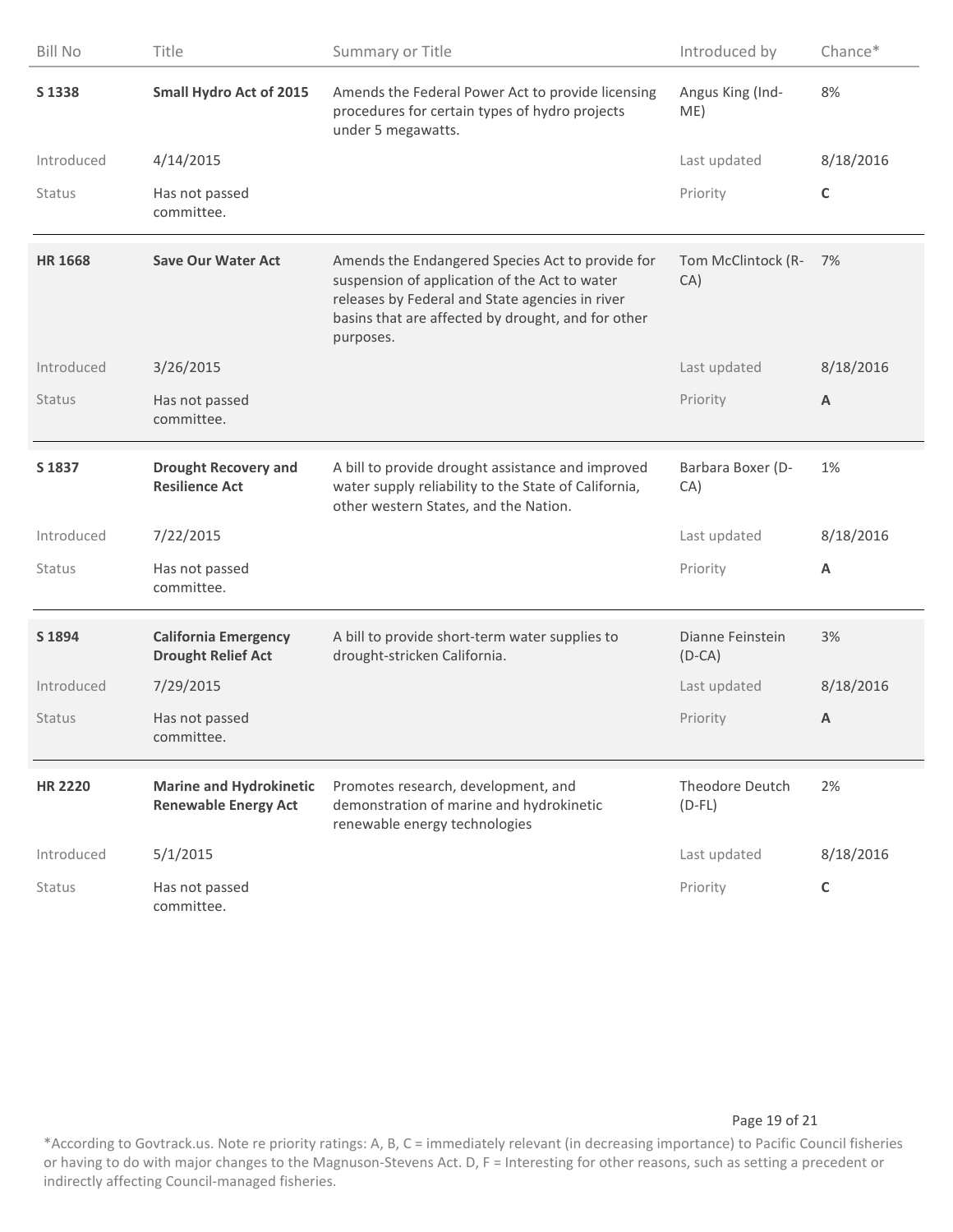| <b>Bill No</b> | Title                                                                                                                                                                | Summary or Title                                                                                                                                                                                                                | Introduced by              | Chance*                   |
|----------------|----------------------------------------------------------------------------------------------------------------------------------------------------------------------|---------------------------------------------------------------------------------------------------------------------------------------------------------------------------------------------------------------------------------|----------------------------|---------------------------|
| S 2533         | <b>California Long-Term</b><br><b>Provisions for Water</b><br><b>Supply and Short-Term</b><br><b>Provisions for</b><br><b>Emergency Drought</b><br><b>Relief Act</b> | The Council commented on this bill.                                                                                                                                                                                             | Diane Feinstein (D-<br>CA) |                           |
| Introduced     | 2/10/2016                                                                                                                                                            |                                                                                                                                                                                                                                 | Last updated               | 8/18/2016                 |
| Status         | Recently introduced. Not<br>yet reported.                                                                                                                            |                                                                                                                                                                                                                                 | Priority                   | A                         |
| S 2848         | <b>Water Resources</b><br><b>Development Act of</b><br>2016                                                                                                          | Provides for the conservation and development of<br>water and related resources, authorizes the<br>Secretary of the Army to construct various projects<br>for improvements to rivers and harbors of the<br><b>United States</b> | James Inhofe (R-<br>OK)    | 31%                       |
| Introduced     | 4/25/2016                                                                                                                                                            |                                                                                                                                                                                                                                 | Last updated               | See instead H             |
| Status         | See instead HR 5303.                                                                                                                                                 |                                                                                                                                                                                                                                 | Priority                   |                           |
| <b>HR 2898</b> | <b>Western Water and</b><br><b>American Food Security</b><br><b>Act of 2015</b>                                                                                      | To provide drought relief in the State of California.<br>Negative impacts on salmon.                                                                                                                                            | David Valadeo (R-<br>CA)   | 15%                       |
| Introduced     | 6/25/2015                                                                                                                                                            |                                                                                                                                                                                                                                 | Last updated               | 8/18/2016                 |
| Status         | House trying to include<br>in other legislation.                                                                                                                     |                                                                                                                                                                                                                                 | Priority                   | $\boldsymbol{\mathsf{A}}$ |
| <b>HR 2983</b> | <b>Drought Recovery and</b><br><b>Resilience Act of 2015</b>                                                                                                         | To provide drought assistance and improved water<br>supply reliability to the State of California, other<br>western States, and the Nation                                                                                      | Jared Huffman (D-<br>CA)   | 1%                        |
| Introduced     | 7/8/2015                                                                                                                                                             |                                                                                                                                                                                                                                 | Last updated               | 8/18/2016                 |
| Status         | Has not passed<br>committee.                                                                                                                                         |                                                                                                                                                                                                                                 | Priority                   | Α                         |
| <b>HR4582</b>  | <b>Save our Salmon Act</b>                                                                                                                                           | Excludes striped bass from the anadromous fish<br>doubling requirement in section 3406(b)(1) of the<br>Central Valley Project Improvement Act, and for<br>other purposes                                                        | Jeff Denham (R-CA)         | 6%                        |
| Introduced     | 2/23/2016                                                                                                                                                            |                                                                                                                                                                                                                                 | Last updated               | 8/18/2016                 |
| Status         | Passed House 7/5/16                                                                                                                                                  |                                                                                                                                                                                                                                 | Priority                   | A                         |

### Page 20 of 21